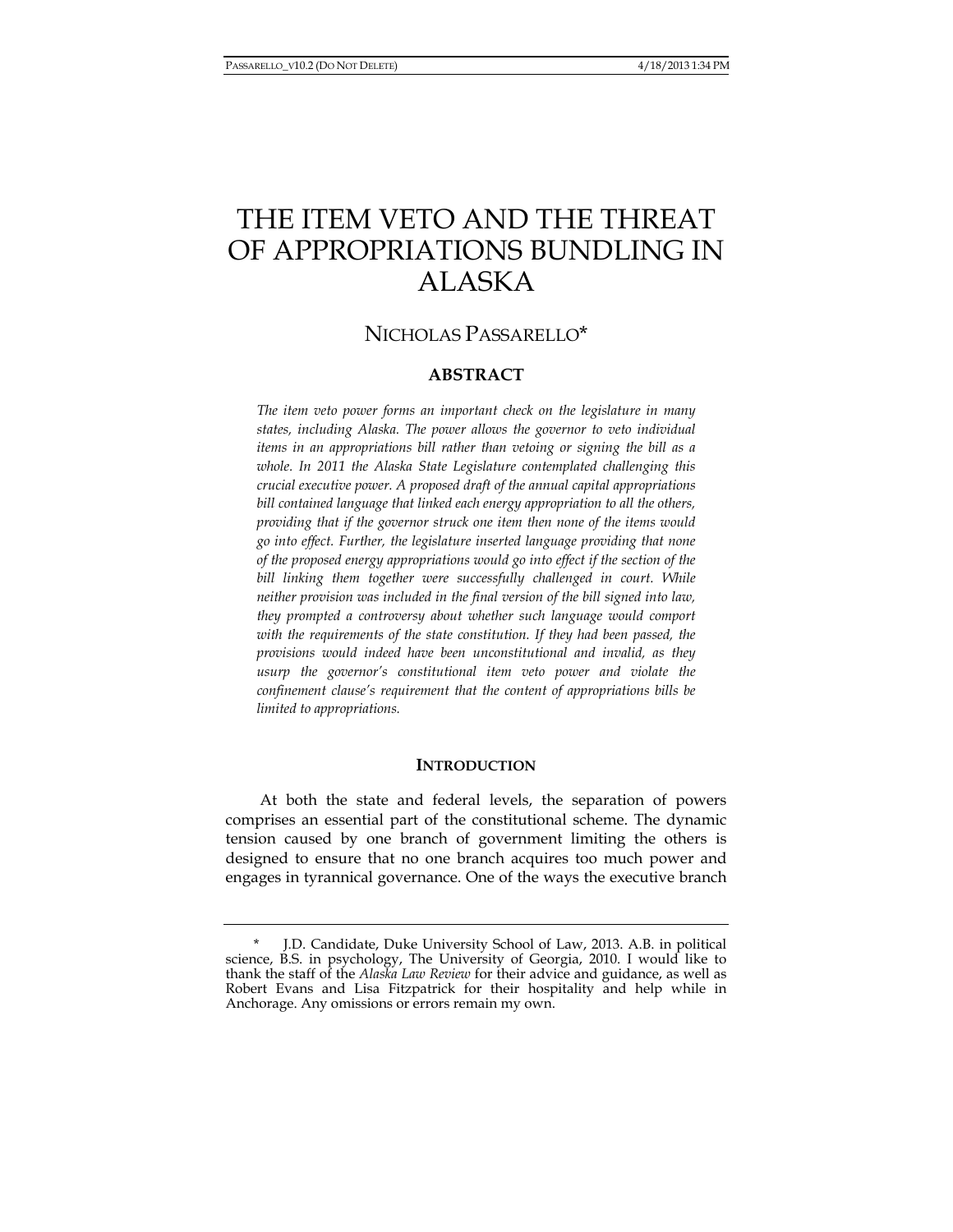checks the legislative is through the veto power.<sup>1</sup> Many state governors enjoy a variation on the veto power, the item veto, through which the governor can strike individual items in an appropriations bill rather than veto or sign the entire bill as it is presented to him.2 The Alaska Constitution vests this power with the governor.3 Since the item veto is an effective check on the power of the legislature (and especially because this particular power limits legislators' politically essential ability to bring state spending back to their home district), it should come as no surprise that the legislature occasionally chafes at the restrictions placed on them by this executive power.

In the spring of 2011 the Alaska State Legislature contemplated mounting an attack on the governor's item veto power. A preliminary version of that session's capital appropriations bill, Senate Bill ("S.B.") 46, included language that would prevent the governor from striking individual energy appropriations and force him to accept or reject the entire package of energy spending as a whole.4 The governor's office girded itself for battle, preparing arguments to challenge the language as unconstitutional.<sup>5</sup> In the end, the litigation never came; the legislature removed the language from the version of the appropriations bill that it eventually passed.6 But the move to limit executive checks on the legislature's lawmaking authority, tentative though it was, raises interesting issues about the interaction of the two branches in Alaska.

The first part of this Note describes a constellation of constitutional provisions, both in Alaska and elsewhere, that pertain to the separation of powers doctrine. Section I discusses the item veto generally, including its theoretical justifications and where it appears. Section II describes the

 <sup>1.</sup> *See, e.g.*, ALASKA CONST. art. II, § 15 ("The governor may veto bills passed by the legislature.").

 <sup>2.</sup> *See id.* ("He may, by veto, strike or reduce items in appropriations bills.").

 <sup>3.</sup> *Id.*

 <sup>4.</sup> S.B. 46, 27th Leg., 1st Spec. Sess. § 48 (Alaska 2011) (as reported by S. Fin. Comm., April 22, 2011) ("Each of the appropriations made in sec. 4 of this Act is contingent on passage by the Twenty-Seventh Alaska State Legislature and enactment into law of every appropriation, without reduction of any appropriation, made in sec. 4 of this Act.").

 <sup>5.</sup> *See generally* Memorandum from the Attorney General to the Office of the Governor (Apr. 26, 2011), *available at* http://www.law.state.ak.us/pdf/ press/042611-memo.pdf [hereinafter AG Memo] ("This condition is unconstitutional and unenforceable because it deprives the Governor of his constitutional authority to review and reduce or strike individual appropriation items that do not serve the State's best interests.").

 <sup>6.</sup> *See* S.B. 46, 27th Leg., 1st Spec. Sess. (Alaska 2011) (as reported by H. Fin. Comm., May 13, 2011) (including no provision regarding contingencies based on reductions of appropriations).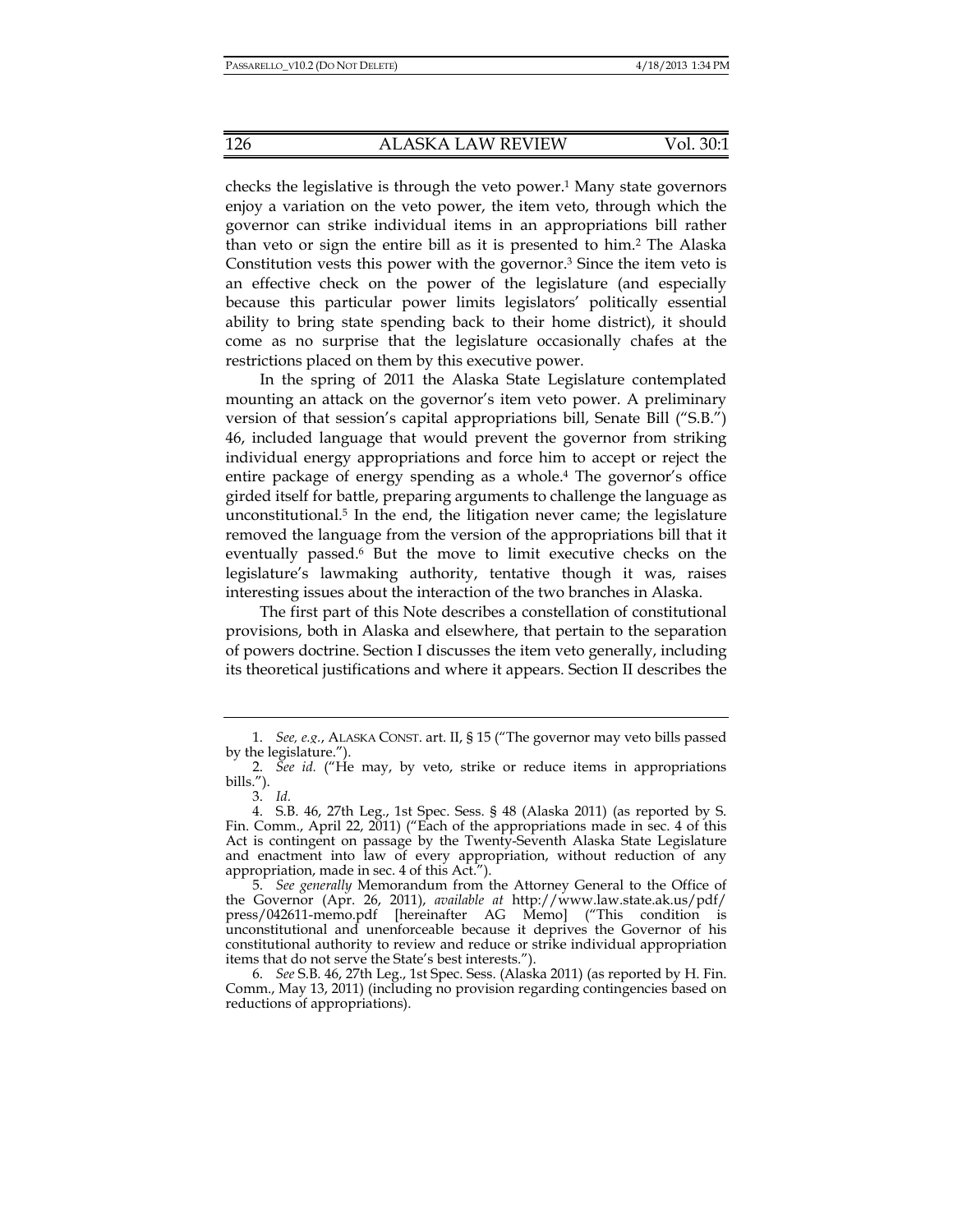item veto power as it is applied in Alaska. Section III addresses the Alaska Constitution's confinement clause, a constitutional provision that augments the item veto power. The second part of this Note turns to the story of a recent controversy that implicates the constitutional powers and restrictions described in the first portion. Section IV outlines the legislative history and language of S.B. 46, the legislation provoking the issue. Section V endeavors to lay out and evaluate the arguments against the constitutionality of the proposed bill. Ultimately, this Note concludes that the language proposed in the bill would have violated the governor's item veto power and the confinement clause. The issue is surely unsettled; the legislature removed the potentially offending language before passing the bill, and so the questions it raised were never brought before the courts for disposition. The lack of resolution means that nothing prevents the legislature, either in Alaska or in other states with similar constitutional provisions, from passing a future bill containing similar language. Thus this Note seeks first to provide an account of the events and attitudes in the spring of 2011 related to the legislature's contemplated attempt to curb the executive's item veto power, and second to take a position on the constitutionality of that attempt in an effort to contribute to the discourse should the issue arise in the future. Section I begins by setting out the constitutional backdrop against which it unfolded.

## **I. THE ITEM VETO**

Most graduates of a high-school civics class will recall that the veto plays an important role in the checks and balances between the branches of government. For the sake of those who may have forgotten, veto (literally: "I forbid") refers to "[a] power of one governmental branch to prohibit an action by another branch; esp[ecially], a chief executive's refusal to sign into law a bill passed by the legislature."7 The Federal Constitution and most state constitutions grant general veto power to the chief executive.8 This power allows the executive to reject a bill passed by the legislature *in toto*, preventing any part of the bill from

 <sup>7.</sup> BLACK'S LAW DICTIONARY 1700 (9th ed. 2009).

 <sup>8.</sup> U.S. CONST. art. I, § 7, cl. 2 ("If he approve he shall sign it, but if not he shall return it, with his Objections to that House in which it shall have originated . . . ."); *see*, *e.g.*, ALASKA CONST. art. II, § 15 ("The governor may veto bills passed by the legislature. He may, by veto, strike or reduce items in appropriation bills."); *see also* Alaska Legislative Council v. Knowles, 21 P.3d 367, 371 (Alaska 2001) (holding that the Alaska Constitution "confers the general power to veto a bill").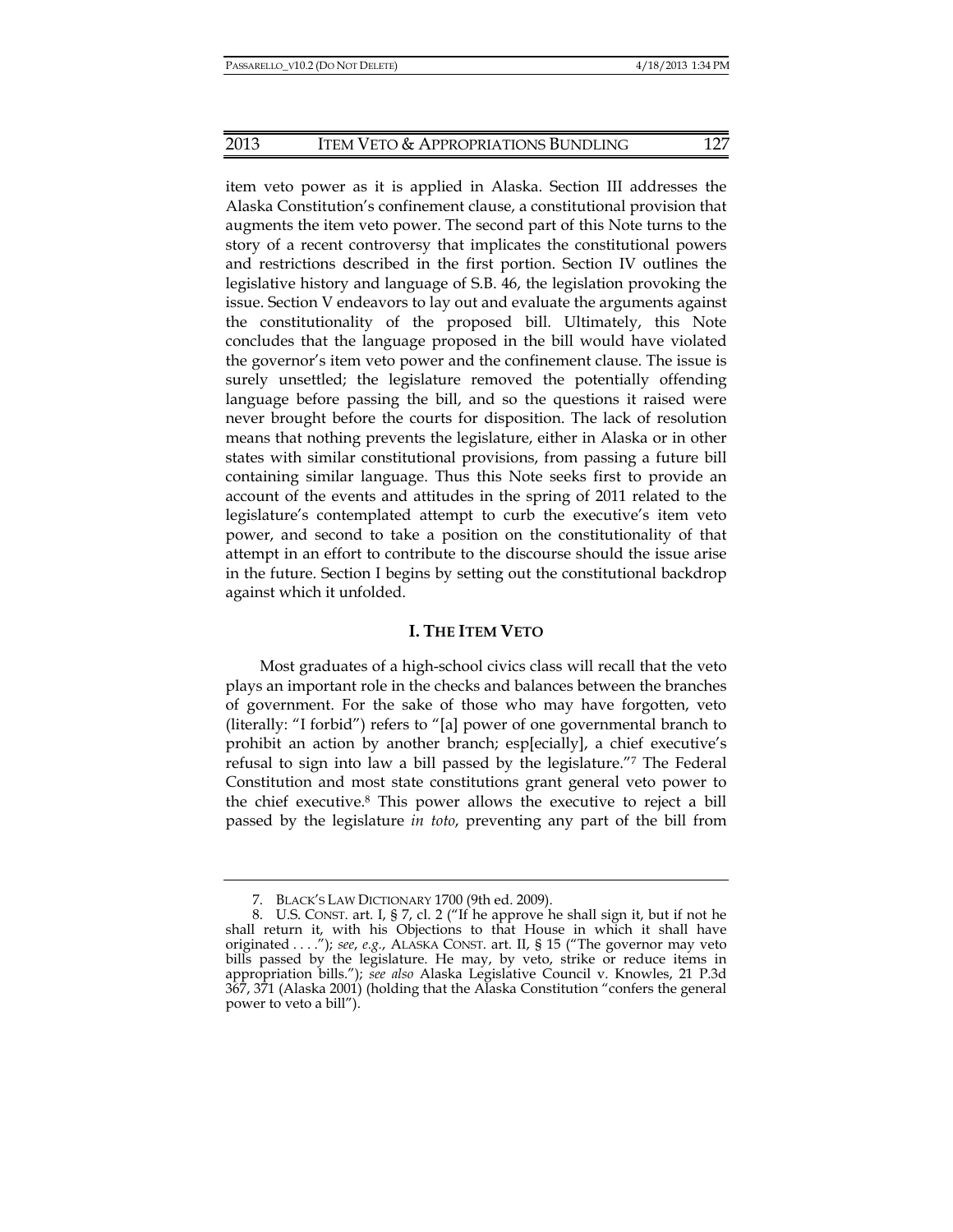becoming law.9 However, the power of the executive is usually tempered by a process through which the legislature may override the veto and pass the bill into law despite the executive's objections (often in the form of a super-majority vote).10 The drafters of the Federal Constitution saw the veto as "both theoretically and realistically necessary to preserve the separation of powers."11 The general veto is a self-defensive, negative power used to block an act of the legislature, not a creative power wielded by the executive in crafting legislation.12 Instead, the veto process serves the twin goals of allowing the chief executive an opportunity to consider bills passed by the legislature and allowing the legislature an opportunity to consider any of the executive's objections and, in some cases, override his veto.13 This giveand-take between the legislative and executive branches comprises an important part of the checks-and-balances system of the American constitutional tradition.

The item veto (or line-item veto) comprises a separate and more rare variation of the veto power. In contrast to the general veto power, through which the executive may either sign or negate an entire piece of legislation, the item veto power allows the executive to "veto some provisions in a legislative bill without affecting other provisions."14 Unlike the general veto power, which can function only as a negative check on executive power, the item veto grants the governor a more involved role in formulation of the budget; it provides the chief executive with a "limited legislative function."15 Whereas the general

 11. Thirteenth Guam Legislature v. Bordallo, 430 F. Supp. 405, 409 (D. Guam 1977) (citing THE FEDERALIST NO. 73 (Alexander Hamilton)).

 <sup>9.</sup> *See, e.g.*, U.S. CONST. art. I, § 7 (making no mention of vetoing any bill only in part).

 <sup>10.</sup> *See id.* ("If after such Reconsideration two thirds of that House shall agree to pass the Bill, it shall be sent, together with the Objections, to the other House, by which it shall likewise be reconsidered, and if approved by two thirds of that House, it shall become a Law."); *see also, e.g.*, ALASKA CONST. art. II, § 16 (stating that "vetoed bills become law by affirmative vote of two-thirds of the membership of the legislature").

 <sup>12.</sup> *Id*. ("Were it capable of creative as well as destructive use, there would be no question that the executive would be able to usurp the legislative function and irreparably undermine rather than preserve the integrity of the separation of powers.").

 <sup>13.</sup> *See, e.g.*, Wright v. United States, 302 U.S. 583, 596 (1938) ("The constitutional provisions have two fundamental purposes; (1) [t]hat the President shall have suitable opportunity to consider the bills presented to him; and (2) that the Congress shall have suitable opportunity to consider his objections to bills and on such consideration to pass them over his veto provided there are the requisite votes.").

 <sup>14.</sup> BLACK'S LAW DICTIONARY 1700 (9th ed. 2009).

 <sup>15.</sup> Jeffrey A. Scudder, Note, *After* Rants v. Vilsack*: An Update on Item-Veto*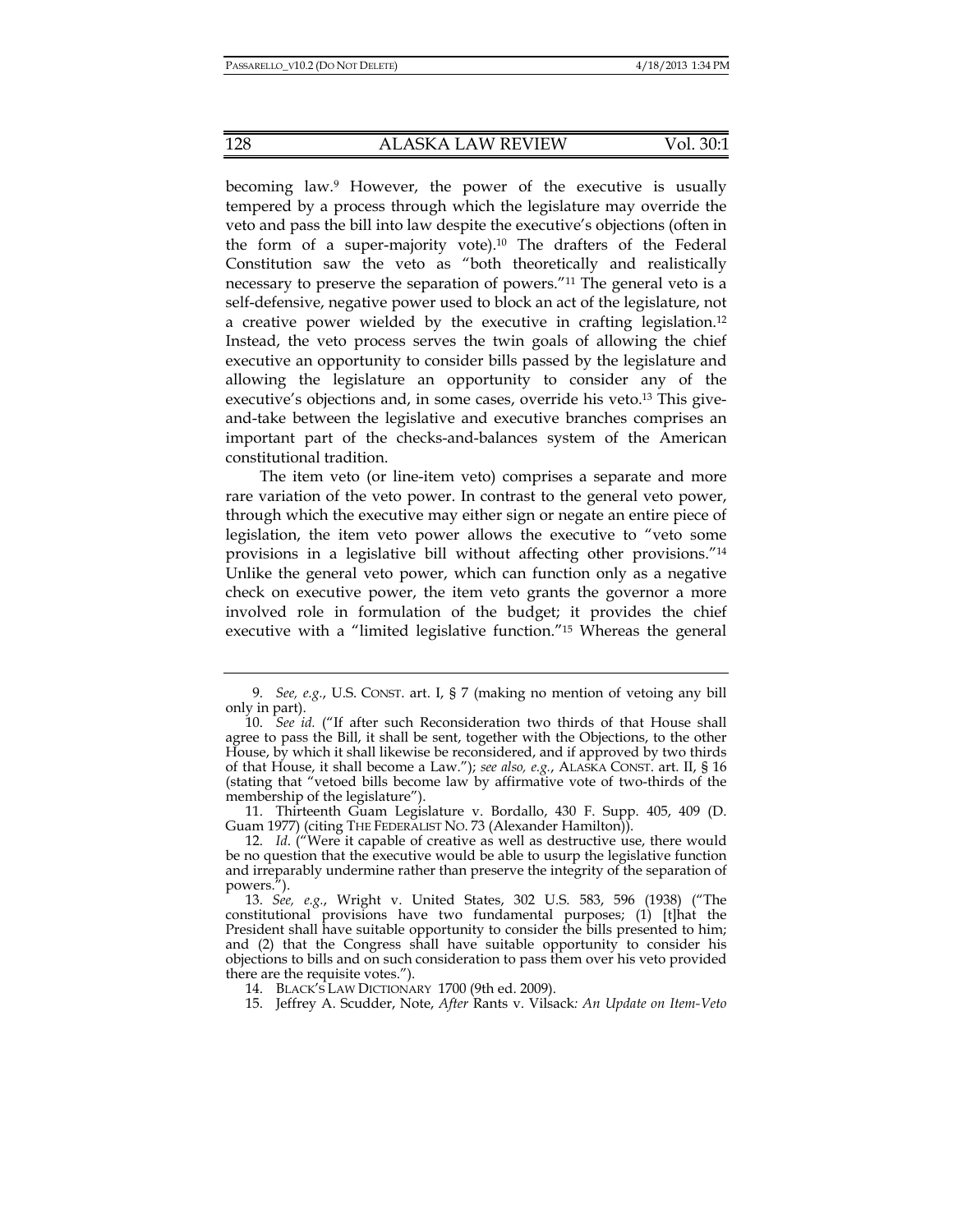## 2013 ITEM VETO & APPROPRIATIONS BUNDLING 129

veto results in either enactment of the law as passed by the legislature or no law at all, the item veto opens the possibility of enactment of a budget different from the appropriations bill passed by the legislature. The chief executive is therefore participating in the process of making the law, an inherently quasi-legislative role. The authority to shape the contours of the law is not unchecked, however. Like the general veto power, the legislature can override the item veto, again usually in the form of a super-majority vote.<sup>16</sup> Thus, the item veto allows the chief executive a greater role in the formulation of legislation, but still functions within the checks-and-balances system.

The justification for the item veto power rests on a variety of policy goals. Professor Richard Briffault identifies three interrelated reasons: preventing log-rolling, imposing fiscal restrictions on the legislature, and fortifying the executive branch's role in the budgetary process.<sup>17</sup> Log-rolling refers to the process in which several provisions supported by an individual legislator or minority of legislators are combined into a single piece of legislation supported by a majority of legislators on a quid pro quo basis: "no one provision may command majority support, but the total package will."18 The practice is undesirable from both a theoretical and practical standpoint. It leads to government programs that are only supported by a minority of representatives, and it dilutes

*Law in Iowa and Elsewhere*, 91 IOWA L. REV. 373, 376 (2005) (quoting Welden v. Ray, 229 N.W.2d 706, 709 (Iowa 1975) (Harris, J., dissenting)). *But see* Alaska Legislative Council v. Knowles, 21 P.3d 367, 372 (Alaska 2001) ("The council argues that the governor's item veto power is negative. We agree. True, striking out language might be characterized as an act of positive creation . . . . But such characterizations are semantic.").

 <sup>16.</sup> *See, e.g*., ALASKA CONST. art. II, § 16 ("Bills to raise revenue and appropriation bills or items, although vetoed, become law by affirmative vote of three-fourths of the membership of the legislature."). *See also* NATIONAL CONFERENCE OF STATE LEGISLATURES, INSIDE THE LEGISLATIVE PROCESS, tbl.98-6.22, *available at* http://www.ncsl.org/documents/legismgt/ILP/98Tab6Pt3.pdf (last visited Feb. 20, 2013) (providing a table listing the type of vote required to override a gubernatorial veto for different types of bills by state).

 <sup>17.</sup> Richard Briffault, *The Item Veto in State Courts*, 66 TEMP. L. REV. 1171, 1177 (1993) ("The item veto represents the coming together of three widespread state constitutional policies: the rejection of legislative logrolling; the imposition of fiscal restrictions on the legislature; and the strengthening of the governor's role in budgetary matters."). Members of the Alaska Legislature and courts are aware not only of these three justifications but the specific article cited. *See* ALASKA H. JUD. COMM. MINUTES, 27th Leg. (May 11, 2011) (statement of John J. Burns, Attorney General at 8:09:33 AM); *see also Knowles*, 21 P.3d at 373 ("[The item veto] originated as a reform measure to prevent legislators from "logrolling" when they enact appropriation bills which necessarily address many subjects and need not be confined to a single subject, and to give governors some ability to limit state expenditures.").

 <sup>18.</sup> Briffault, *supra* note 17, at 1177.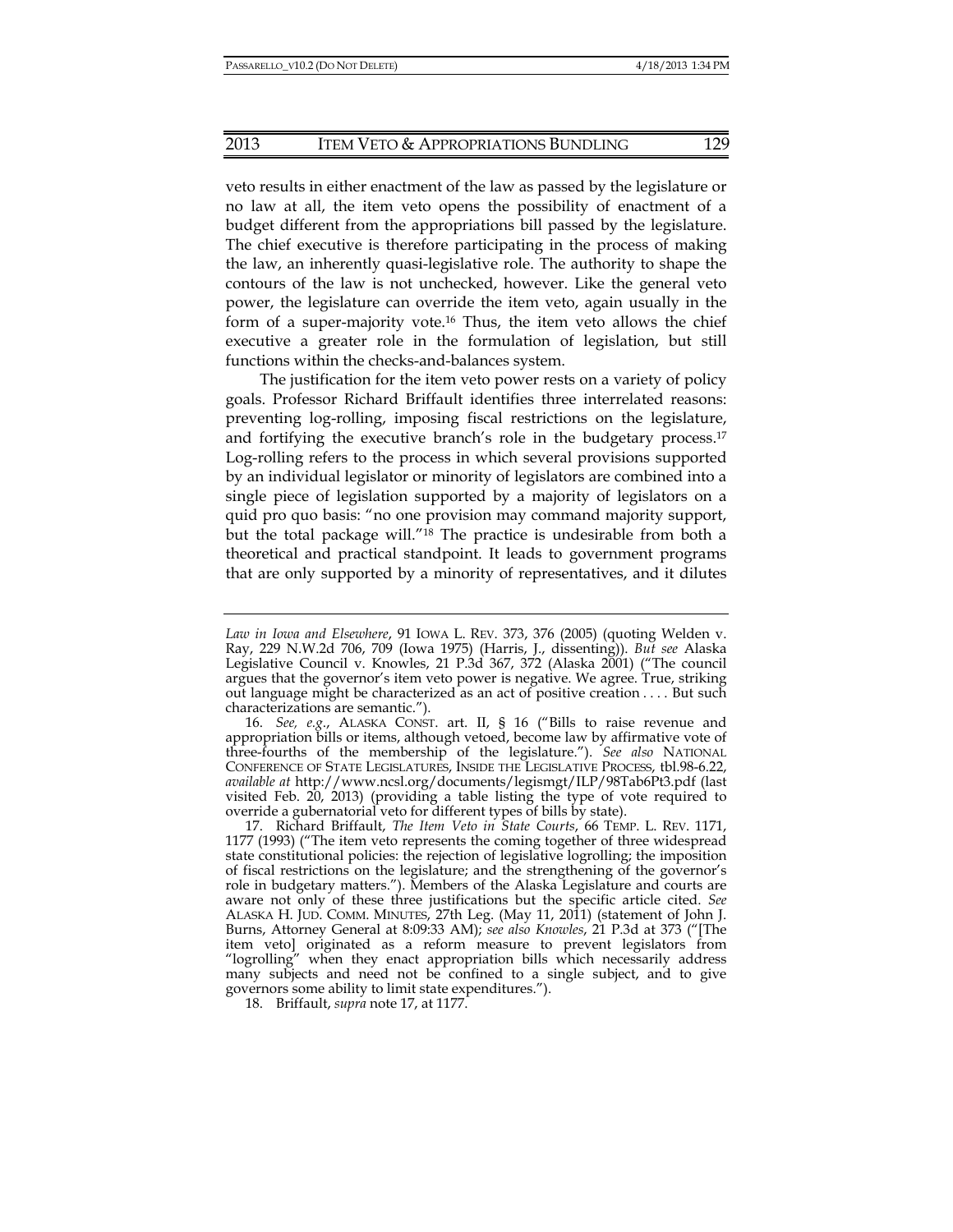the executive's general veto power by forcing her to choose to sign or veto the whole of a bill containing many heterogeneous components.19 Many constitutions attempt to control log-rolling through single-subject or confinement rules (discussed in Section III infra) that restrict bills to a single subject, but alone these rules are ineffective because of difficulties in legally defining the scope of a "subject".20 The item veto better controls log-rolling because it is vested in a political actor (rather than the courts) and narrowly targeted at the budget process (the legislative task most closely related to abusive pork barrel spending).<sup>21</sup>

The other two justifications for the item veto pertain to its role in holding down state spending. The item veto allows governors to restrict legislative spending, making it easier to comply with the balancedbudget rules common to many states.22 The actual success of the item veto towards this end is unclear as some scholarship suggests it is more likely to be deployed for partisan political reasons than in furtherance of a balanced budget, but nonetheless one hope behind bestowing the item veto power is that the governor will have an additional tool to reduce spending.23 Finally, the item veto, accompanied by the executive budget, should give the governor greater control over the budgetary process.<sup>24</sup> In most states, the governor drafts a preliminary budget that the legislature modifies and adopts to become the actual budget enacted into law.25 While the governorship is a statewide office and hence concerned about statewide fiscal goals, the legislature is composed of members with more narrow geographic constituencies. This results in a tension between the incentives acting on the governor and the legislature with respect to the budget; the governor seeks to control spending while the legislators pursue spending projects that benefit their individual districts.26 The executive budget should give the governor greater control over spending, and the item veto compliments that control by giving the governor the ability to cull spending tacked on to his proposed budget that does not support broader state fiscal goals.27 Without the item veto, the governor would have no way to eliminate individual appropriations that mar an otherwise ideal state budget without rejecting the entire budget (most of which he suggested in the

 <sup>19.</sup> *Id.* at 1178.

 <sup>20.</sup> *Id.* at 1177.

 <sup>21.</sup> *Id.* at 1178–79.

 <sup>22.</sup> *Id.* at 1179.

 <sup>23.</sup> *Id.* at 1179–80.

 <sup>24.</sup> *Id.* at 1180.

 <sup>25.</sup> *Id.*

 <sup>26.</sup> *Id.*

 <sup>27.</sup> *Id.* at 1180–81.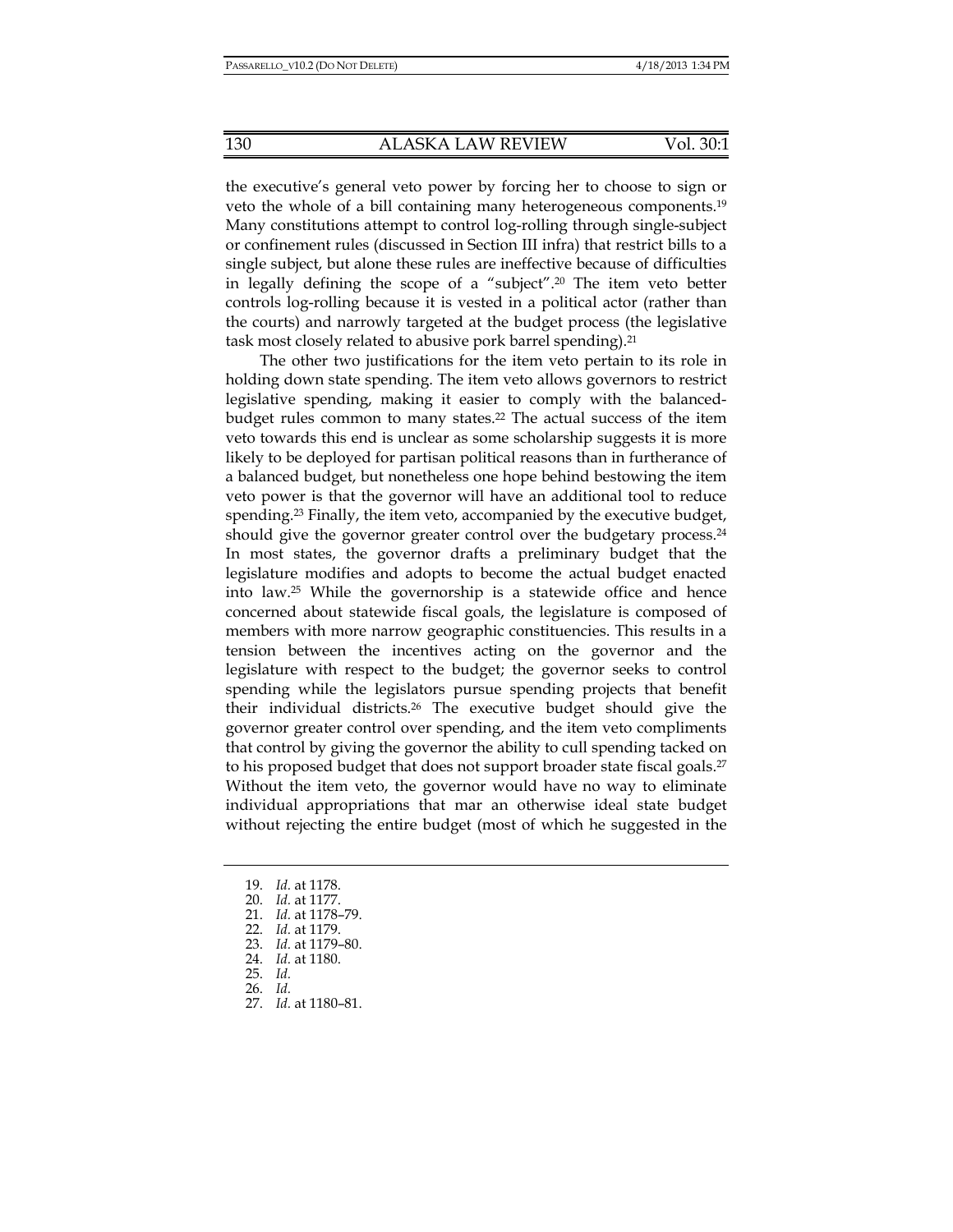first place). As some of the mechanisms that justify the item veto, especially balanced-budget requirements, are near universal at the state level but not present at the federal level, it comes as no surprise that the item veto is a common feature of state constitutions but not the Federal Constitution.

The Constitution of the United States does not grant the President the item veto power.28 However, the President briefly enjoyed a limited form of the item veto power in the late 1990s. The Line Item Veto Act of 1996 allowed the President to cancel various types of budget provisions already signed into law as long as he found doing so would reduce the budget deficit, not impair essential government functions, and not harm the national interest.29 The Supreme Court quickly struck down the act in *Clinton v. City of New York* as a violation of the U.S. Constitution's presentment clause.30 The Constitution describes the process by which bills must be first presented to the President and then signed into law, and it contains no mention of the item veto. $31$  Only a constitutional amendment, not a statute, could alter the process.32 Since *Clinton* much ink has been spilled by legal scholars and political scientists over whether the item veto can or should be returned to the President, either by statute, court decision, or constitutional amendment, but currently the President remains without the item veto.

In contrast to the President, most state governors do possess at least some form of item veto. Currently 44 state constitutions grant their governors the item veto power.33 With one exception, the item veto is

- 31. *Id.* at 439; U.S. CONST. art. I, § 7.
- 32. *Clinton*, 524 U.S. at 449.

 <sup>28.</sup> U.S. CONST. art. I, § 7.

 <sup>29.</sup> Clinton v. City of New York, 524 U.S. 417, 436 (2008).

 <sup>30.</sup> *See id.* at 448–49 (holding that the Line Item Veto Act violated art. I, § 7, cl. 2 of the Constitution).

 <sup>33.</sup> Item veto clauses can be found in the following state constitutions: ALA. CONST. art. V, § 126; ALASKA CONST. art. II, § 15; ARIZ. CONST. art. V, § 7; ARK. CONST. art. VI, § 17; CAL. CONST. art. IV, § 10(e); COLO. CONST. art. IV, § 12; CONN. CONST. art. IV, § 16; DEL. CONST. art. III, § 18; FLA. CONST. art. III, § 8(a); GA. CONST. art. V, § 2, ¶ 4; HAW. CONST. art. III, § 16; IDAHO CONST. art. IV, § 11 ; ILL. CONST. art. IV, § 9(d); IOWA CONST. art. II, § 16; KAN. CONST. art. 2, § 14(b); KY. CONST. § 88; LA. CONST. art. IV, § 5(g); MD. CONST. art. II, § 17; MASS. CONST. art. LXIII, § 5; MICH. CONST. art. V, § 19; MINN. CONST. art. IV, § 23; MISS. CONST. art. IV, § 73; MO. CONST. art. IV, § 26; MONT. CONST. art. VI, § 10(5); NEB. CONST. art. IV, § 15; N.J. CONST. art. V, § 1, ¶ 15; N.M. CONST. art. IV, § 22; N.Y. CONST. art. IV, § 7; N.D. CONST. art. V, § 9; OHIO CONST. art. II, § 16; OKLA. CONST. art. VI, § 12; OR. CONST. art. V, § 15a; PA. CONST. art. IV, § 16; S.C. CONST. art. IV, § 21; S.D. CONST. art. IV, § 4; TENN. CONST. art. III, § 18; TEX. CONST. art. IV, § 14; UTAH CONST. art. VII, § 8; VA. CONST. art. V, § 6; WASH. CONST. art. III, § 12; W. VA. CONST. art. VI, § 51(11); WIS. CONST. art. V, § 10; WYO. CONST. art. IV, § 9.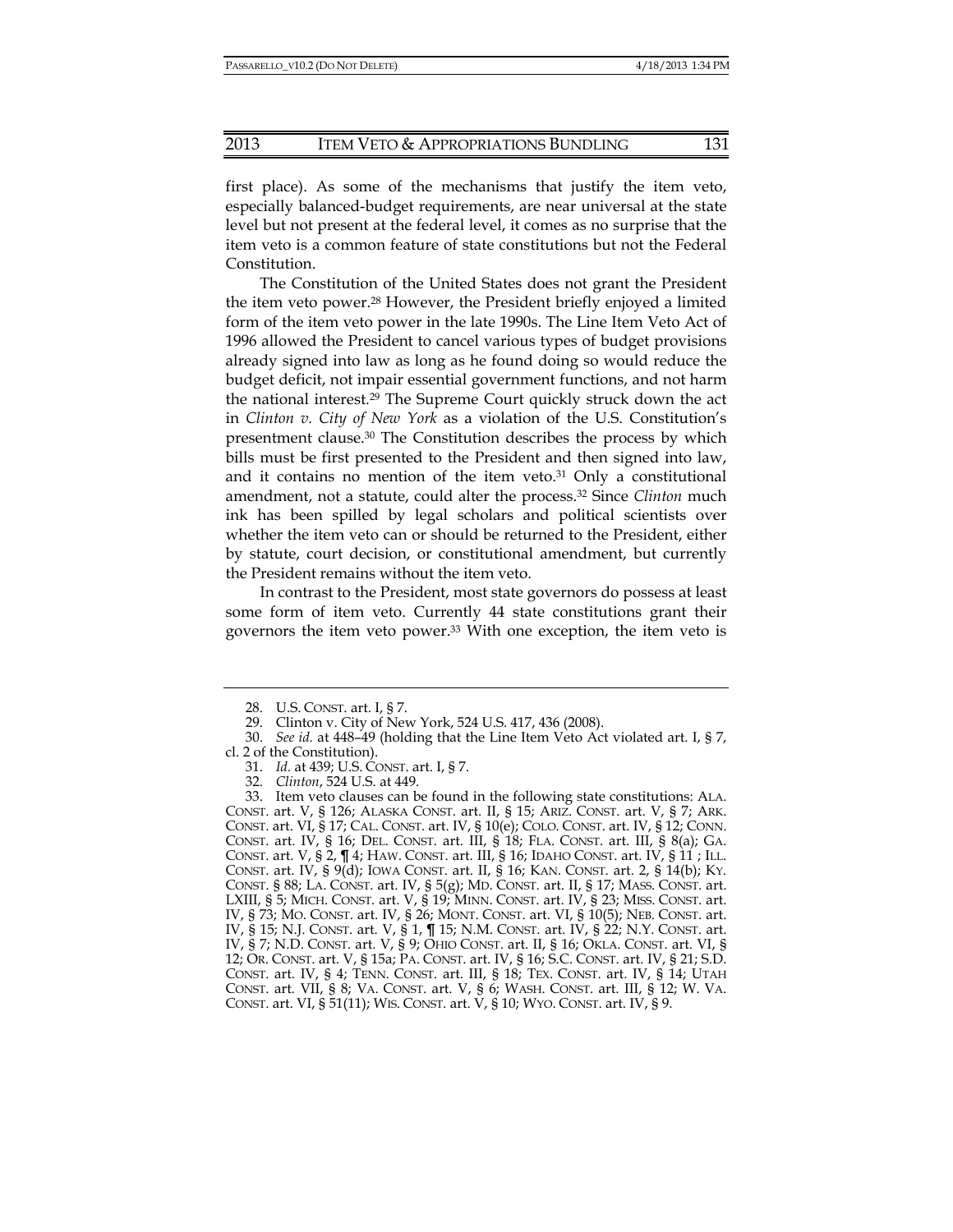limited to appropriations bills.34 The item veto began to appear in the late  $19<sup>th</sup>$  Century as part of a series of new constitutional mechanisms, also including balanced budget amendments and single-subject rules, designed to reign in what was perceived as profligate state spending.35 Georgia became the first state to adopt the item veto in 1861, while the most recent was Maine in 1995.36 Alaska did so while still a territory in 1912.37 Unlike many older states, which have added item veto power through a constitutional amendment, Alaska's constitution has always included the item veto.38 In addition to the power to strike individual appropriations items, a smaller number of states, including Alaska, allow the governor to reduce appropriations items.39

The presence of the item veto may be common to most state constitutions, but the specific contours of the veto's application vary from state to state. The dissimilarity arises either through different constitutional language or through variations in the interpretation of similar language by state courts.

Given that the majority of state constitutions grant the item veto power, it comes as no surprise that it "has been a fertile source of state constitutional litigation."40 Most implementations of the item veto share two features: the governor may veto individual items, and those items must be in an appropriations bill. Naturally, this creates two lines of frequent litigation over the subject: determining what constitutes an "item" and what constitutes an "appropriations bill."41 Professor Briffault describes the first problem:

[T]here is often no easy way to determine whether a particular provision of a bill is itself a freestanding item and not an inseparable part of a larger item. Moreover, legislation is not just a matter of cobbling together discrete provisions into a bill.

 <sup>34.</sup> Briffault, *supra* note 17, 1176–77. Washington state extends the governor's partial veto power to all legislation, not just appropriations bills. WASH. CONST. art. III, § 12.

 <sup>35.</sup> Briffault, *supra* note 17, at 1176–81.

 <sup>36.</sup> *See* NATIONAL CONFERENCE OF STATE LEGISLATURES, *supra* note 16, tbl.98- 6.10 (showing the chronological order in which each state adopted the item veto).

 <sup>37.</sup> *Id.* The item veto was included in the governor's powers by the Alaska Home Rule Act of 1912. The Alaska Constitution of 1956 retained the governor's item veto. *Id.*

 <sup>38.</sup> *Id.*

 <sup>39.</sup> GORDON HARRISON, ALASKA'S CONSTITUTION: A CITIZEN'S GUIDE 66 (Alaska Legislative Affairs Agency, 5th ed.), *available at* http:// w3.legis.state.ak.us/docs/pdf/citizens\_guide.pdf (last visited Feb. 20, 2013).

 <sup>40.</sup> Briffault, *supra* note 17, at 1172.

 <sup>41.</sup> *Id.* at 1174.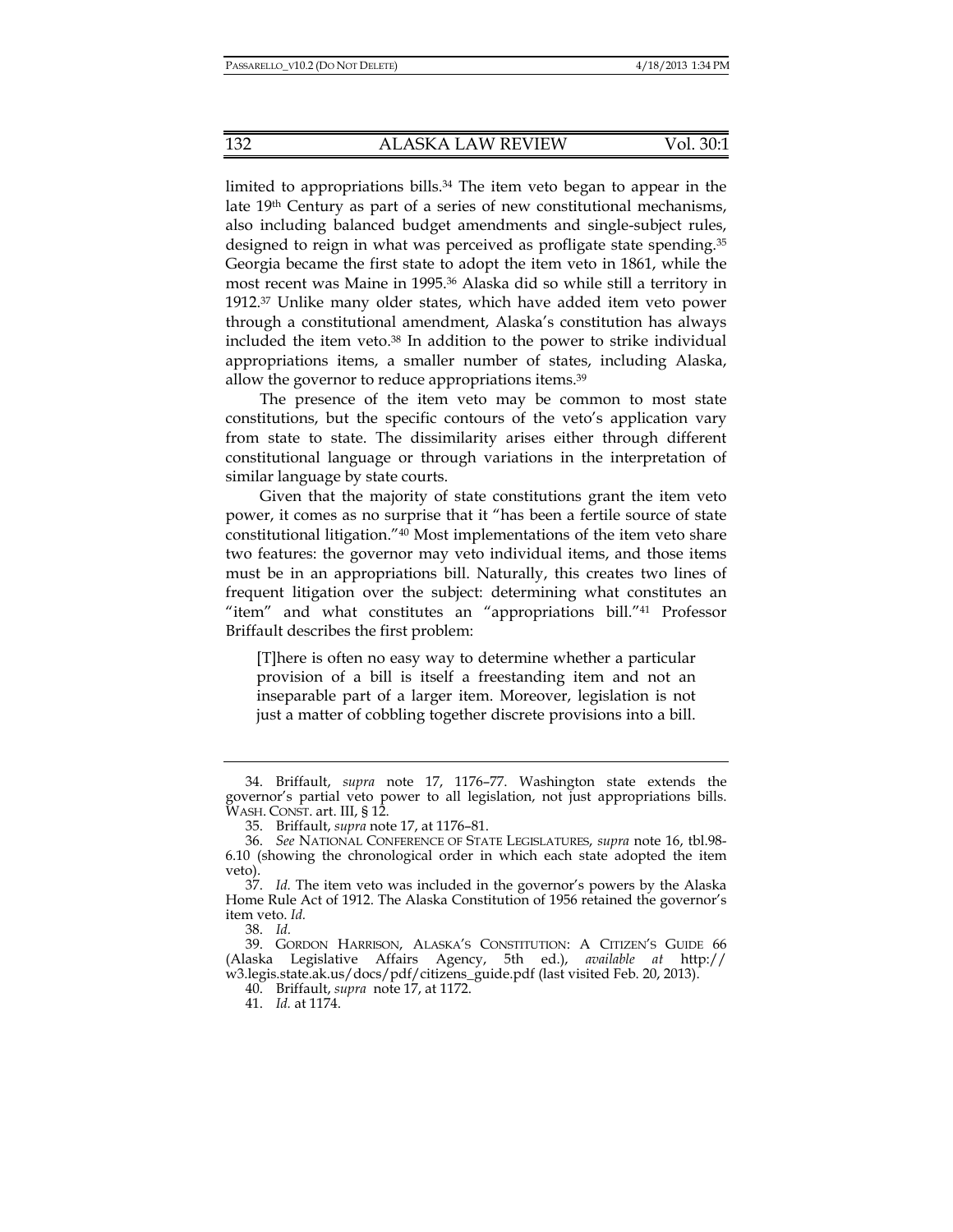It is a process of negotiation and compromise in which the votes essential to the passage of a bill are attained by tying different elements together or by modifying minority proposals with new provisions, conditions, or restrictions until there is a majority ready to support the result.<sup>42</sup>

Defining "appropriations bill" is no less problematic. States differ in how they categorize bills that combine spending provisions with general legislation and also in how to treat bills that affect spending without actually apportioning funds.<sup>43</sup> As one of the states with a version of the item veto, Alaska has faced these same questions.

#### **II. THE ITEM VETO IN ALASKA**

Alaska embraces an especially strong form of the item veto, allowing the governor to wield great influence during the budgetary process. The governor's veto power is described in the state constitution at article II, section 15, which provides "[t]he governor may veto bills passed by the legislature. He may, by veto, strike or reduce items in appropriations bills. He shall return any vetoed bill, with a statement of his objections, to the house of origin."<sup>44</sup> Both forms of veto powers discussed above stem from this section as it grants the governor both the general veto power and the line item veto power for appropriations bills. The section also grants the governor reduction power.45

The Alaska Supreme Court has noted that the drafters of the state constitution intended to "create a strong executive branch with 'a strong control on the purse strings' of the state," and a significant part of that control stems from a strong item veto power.46 The strong item veto power has allowed Alaska to control the rate of spending growth better than the Federal Government and states with weaker item-veto provisions.47 The inclusion of reduction power, the high number of votes required to override an item veto, and the restriction on the content of appropriations bills guaranteed by the confinement clause make

 <sup>42.</sup> *Id.*

 <sup>43.</sup> *Id.* at 1198.

 <sup>44.</sup> ALASKA CONST. art. II, § 15.

 <sup>45.</sup> *Id.*

 <sup>46.</sup> Thomas v. Rosen, 569 P.2d 793, 795 (Alaska 1977) (citation omitted).

 <sup>47.</sup> David Reaume, *Line-item Veto a Powerful Deterrent*, ANCHORAGE DAILY NEWS (Jan. 1, 2011), http://www.adn.com/2011/01/01/1627818/line-item-vetoa-powerful-deterrent.html#storylink=misearch ("Most of the other 42 states with some sort of line-item veto have much weaker versions than does Alaska. That may partly account for why most states have not controlled spending as well as has Alaska.").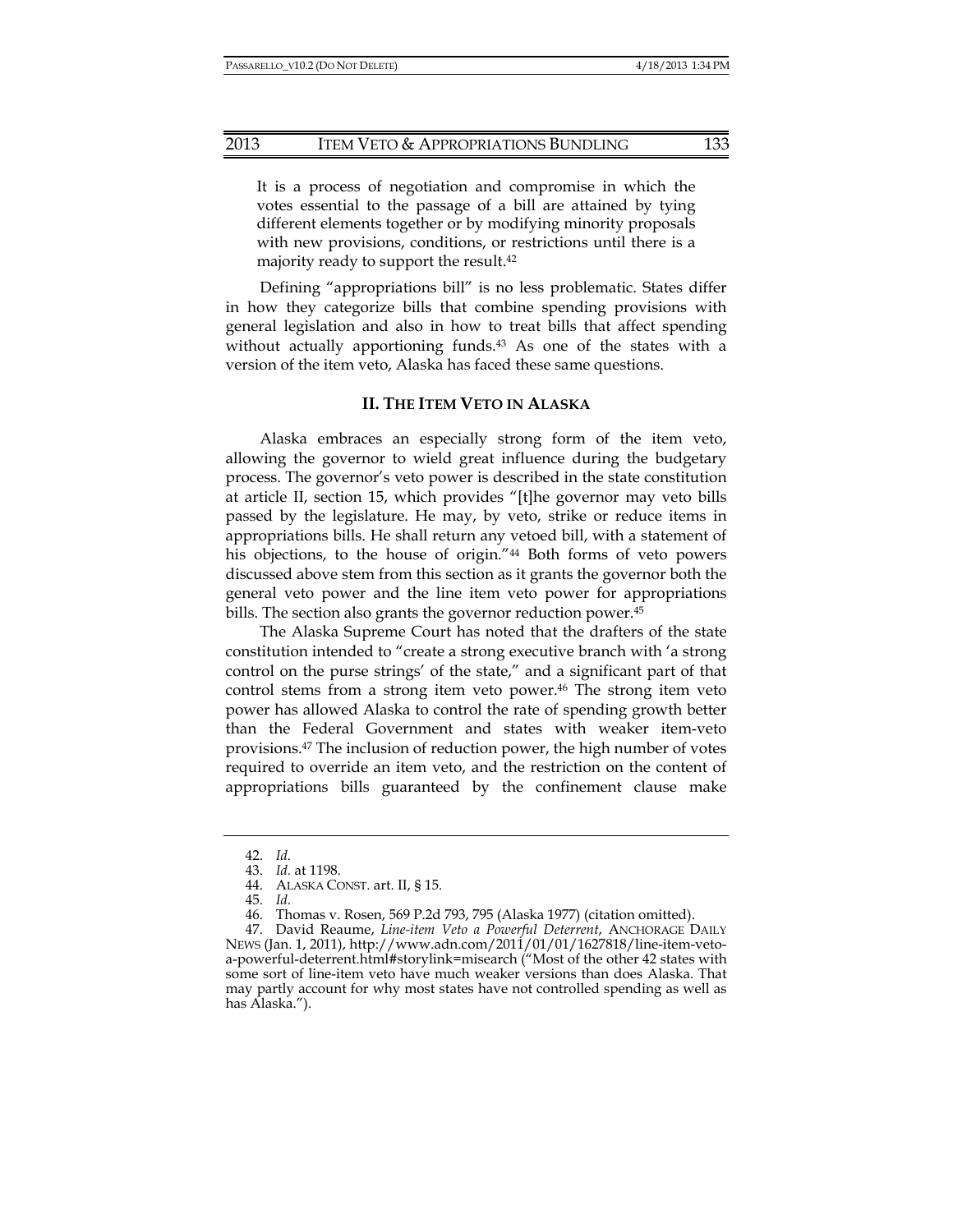Alaska's veto power unique.

Alaska is one of a small number of states that allows the governor to reduce the amount appropriated for a budget item.48 The reduction power is included in the National Municipal League's *Model State Constitution*49 used in the drafting of Alaska's state constitution.50 However, the committee draft did not include the reduction power. It was added by an amendment from the floor of the convention.<sup>51</sup> Reduction power allows the governor to control state spending more precisely, as it resolves a situation in which meritorious appropriations items have been allocated an excessive amount of funds. In Alaska the governor can merely reduce the amount appropriated to these programs (and in so doing hold down state spending) while preserving the beneficial program itself as a consequence of the state constitution's relatively rare grant of reduction power.

Further, Alaska requires a uniquely high number of votes to override appropriations vetoes.52 While most states require a two-thirds majority to override, only Alaska requires a three-quarters majority.53 The unusually large majority required makes override less likely and thereby increases the power the governor wields over the budgetary process.54

Finally, the Alaska Constitution's confinement clause (discussed at length in section III below) restricts the content of appropriations bills solely to appropriations.<sup>55</sup> As a consequence of this clause, the only provisions that an appropriations bill, the only type of bill over which the governor wields item veto power, may include are of the type the governor can control via the item veto.

While the power granted to the Alaska governor under the item veto is significant, even compared to other state governors in possession of the item veto power, it is not without limitations. In addition to legislative override, the Alaska Supreme Court case law interpreting item veto power curbs the governor's power. In 2001, the court decided

 <sup>48.</sup> ALASKA CONST. art. II, § 15. *See* Briffault, *supra* note 17, at 1176 ("At least ten states allow governors to reduce as well as to disapprove items.").

 <sup>49.</sup> MODEL STATE CONST. § 4.16(b) (Nat'l Mun. League 1968).

 <sup>50.</sup> HARRISON, *supra* note 39, at 5–6.

 <sup>51.</sup> *Id.* at 66.

 <sup>52.</sup> *See* ALASKA CONST. art. II, § 16 (requiring a three-fourths vote of the membership of the legislature to override an appropriations veto).

 <sup>53.</sup> NATIONAL CONFERENCE OF STATE LEGISLATURES, *supra* note 16, tbl.98-6.22.

 <sup>54.</sup> During a Senate Judiciary Committee meeting, one of the senior members present said that he could only recall one gubernatorial veto being overridden. ALASKA H. JUD. COMM. MINUTES, 27th Leg. (May 11, 2011) (statement of Representative Carl Gatto, Committee Chair at 8:20:54 AM).

 <sup>55.</sup> ALASKA CONST. art. II, § 13.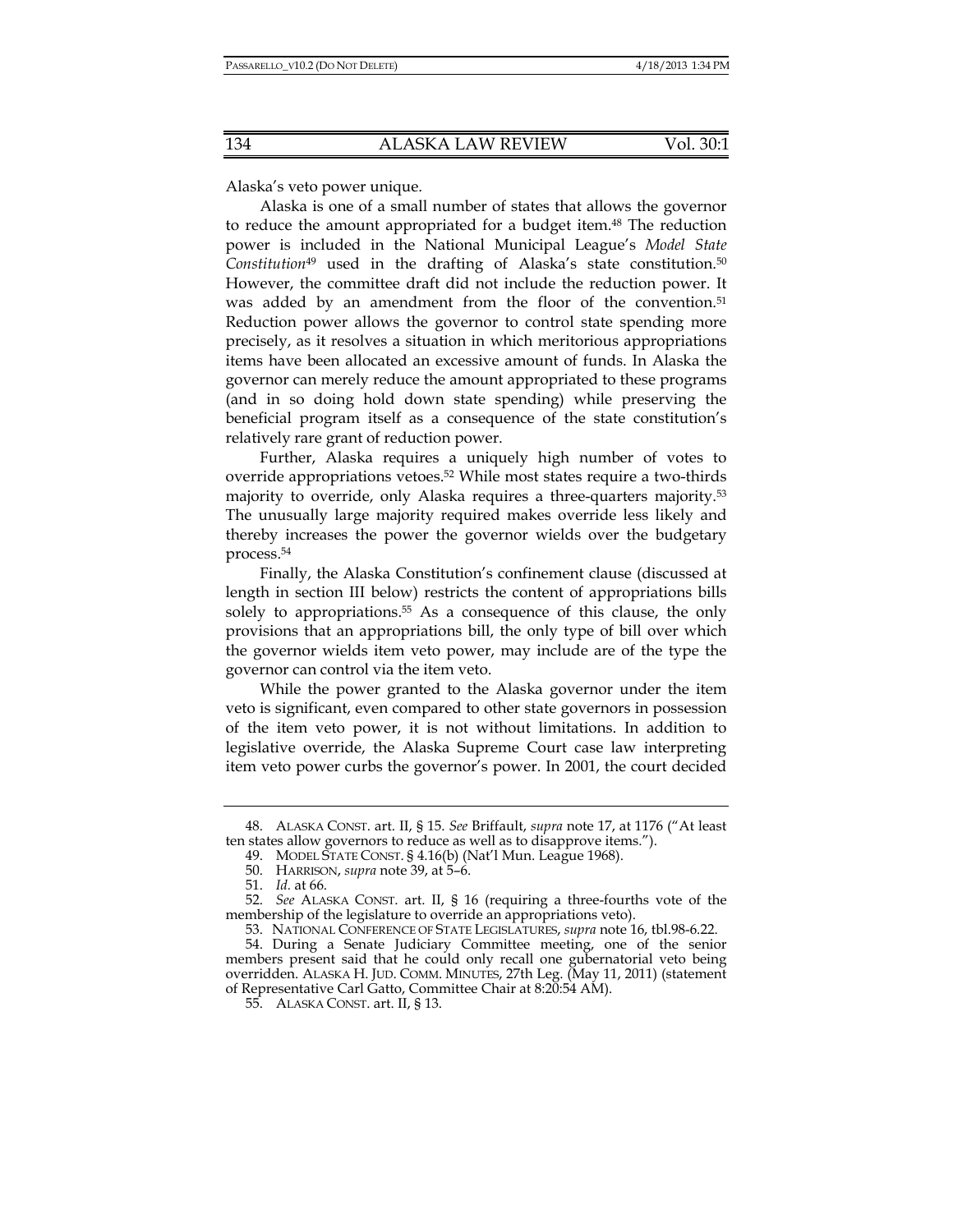*Alaska Legislative Council v. Knowles*. 56 In *Knowles*, the Alaska Legislative Council sought a declaration from the court that the governor had exceeded his authority under the item veto clause.<sup>57</sup> The governor had struck descriptive language from five appropriations items without eliminating the item entirely or altering the amount allocated.58 The eliminated language restricted the way the allocated money would be spent, in effect making the appropriation conditional on the fulfillment of requirements included in the provision by the legislature.59 The Alaska Legislative Council sued the governor, claiming the vetoes were invalid, and the governor counter-claimed that inclusion of the descriptive language violated the confinement clause. $60$ 

With respect to the item veto power, the question in the case was whether or not the governor could strike descriptive language without affecting the rest of the appropriation. The state constitution clearly guarantees the power to "strike or reduce items in appropriations bills."61 To determine what exactly it is that the governor may strike, the Alaska Supreme Court here addressed the meaning of "item" for the first time.62 The court concluded that "item" means "a sum of money dedicated to a particular purpose."63 This holding rested on five lines of analysis, all of which indicate that the amount of an appropriation is the object affected by the item veto power. First, the court noted that the word "item" implies "a notion of unity between two essential elements of an appropriation: the amount and the purpose."64 Altering the amount of an item is expressly allowed in the Constitution via the reduction power,<sup>65</sup> but to alter the purpose would destroy that unity by fundamentally changing the item into something else not enacted by the legislature.<sup>66</sup> Second, the use of the word "reduce" implies a quantitative effect, and the drafters likely intended the companion word "strike" to

63. *Id.*

 <sup>56. 21</sup> P.3d 367 (Alaska 2001).

 <sup>57.</sup> *Id.* at 369.

 <sup>58.</sup> *Id.*

 <sup>59.</sup> *See, e.g.*, *id.* at 386 (discussing how the governor left the text appropriating \$400,000 for construction of a new Department of Corrections therapeutic treatment community but struck out the end of the provision, which stated "where cost per inmate day (exclusive of treatment costs) will not exceed the state wide average cost per inmate day for correctional institutions.").

 <sup>60.</sup> *Id*. at 369.

 <sup>61.</sup> ALASKA CONST. art. II, § 15.

 <sup>62.</sup> *Knowles*, 21 P.3d at 371 ("We have never addressed what 'item' means in context of the item veto power.").

 <sup>64.</sup> *Id.* at 372.

 <sup>65.</sup> ALASKA CONST. art. II, § 15.

 <sup>66.</sup> *Knowles*, 21 P.3d at 372.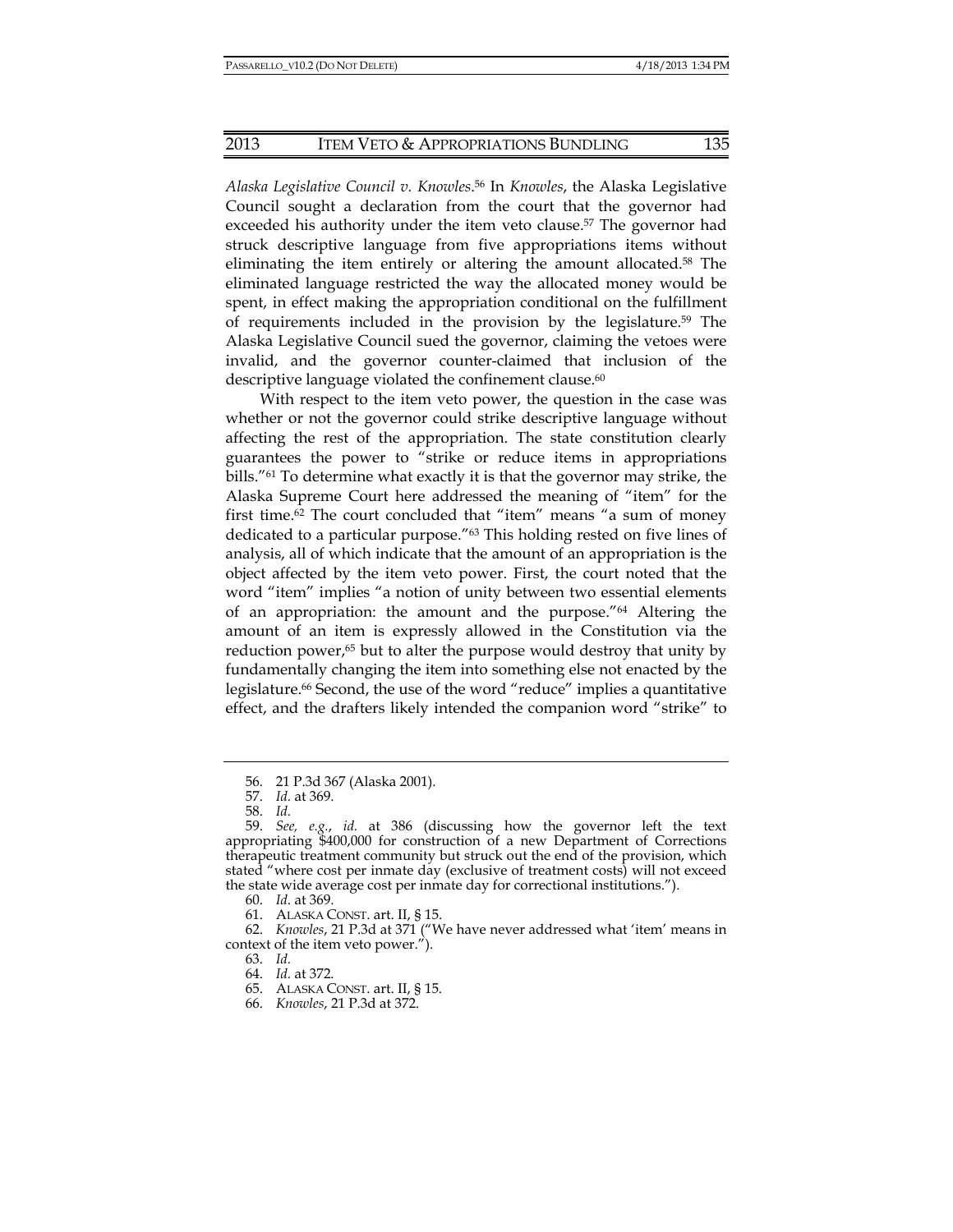have the same type of effect as well.<sup>67</sup> Third, "reduce" and "strike" describe the same action applied to different extents: when an amount is "reduced" to the point where it is lessened to nothing, it is effectively "struck."68 Thus, the object of the "strike" must be associated with an amount of money to the extent that it can be lessened.<sup>69</sup> Fourth, the historical purpose of the item veto was to curtail the amount of state spending by mitigating the effects of log-rolling, a purpose most closely directed at the amount of the appropriation.<sup>70</sup> Fifth, "public policy" disfavors a reading of 'item' that would permit the executive branch to substantively alter the legislature's appropriation bills, resulting in appropriations passed without the protection our constitution contemplates."71 For these reasons, the court concluded that the power to "strike" only refers to completely diminishing the amount of an appropriations item, not the descriptive language accompanying it.

The definition of "item" adopted by the court does not allow the governor to cross out descriptive language in appropriations bills as part of his item veto power. The five redactions in question affected only the way the "item" (i.e. the "sum") was to be spent, not the "item" itself. The only components of an appropriations bill that can be item vetoed are items. Therefore the redactions were not strikes of an item, and were invalid. This holding would seem to severely limit the governor's ability to control the budget, as it would allow the legislature to exert minute control over spending by including vast swaths of specific, non-item language determining how the money is to be spent. However the second half of *Knowles*, discussed in the next section, prevented this outcome by using Alaska's confinement clause to severely limit the type of language that the legislature can include in appropriations bills.

## **III. THE CONFINEMENT CLAUSE**

The discussion in Sections I and II of this Note indicates the importance of the item veto as a tool for the governor in exercising control over the appropriations process. The single subject rule and its close cousin the confinement rule are other constitutional mechanisms that complement the veto power and serve the same ends. The single subject rule, as the name suggests, requires that bills concern only one subject. The existence of the single subject rule can be traced back to the

 <sup>67.</sup> *Id.*

 <sup>68.</sup> *Id.* at 372–73.

 <sup>69.</sup> *Id.* at 373.

 <sup>70.</sup> *Id.*

 <sup>71.</sup> *Id*.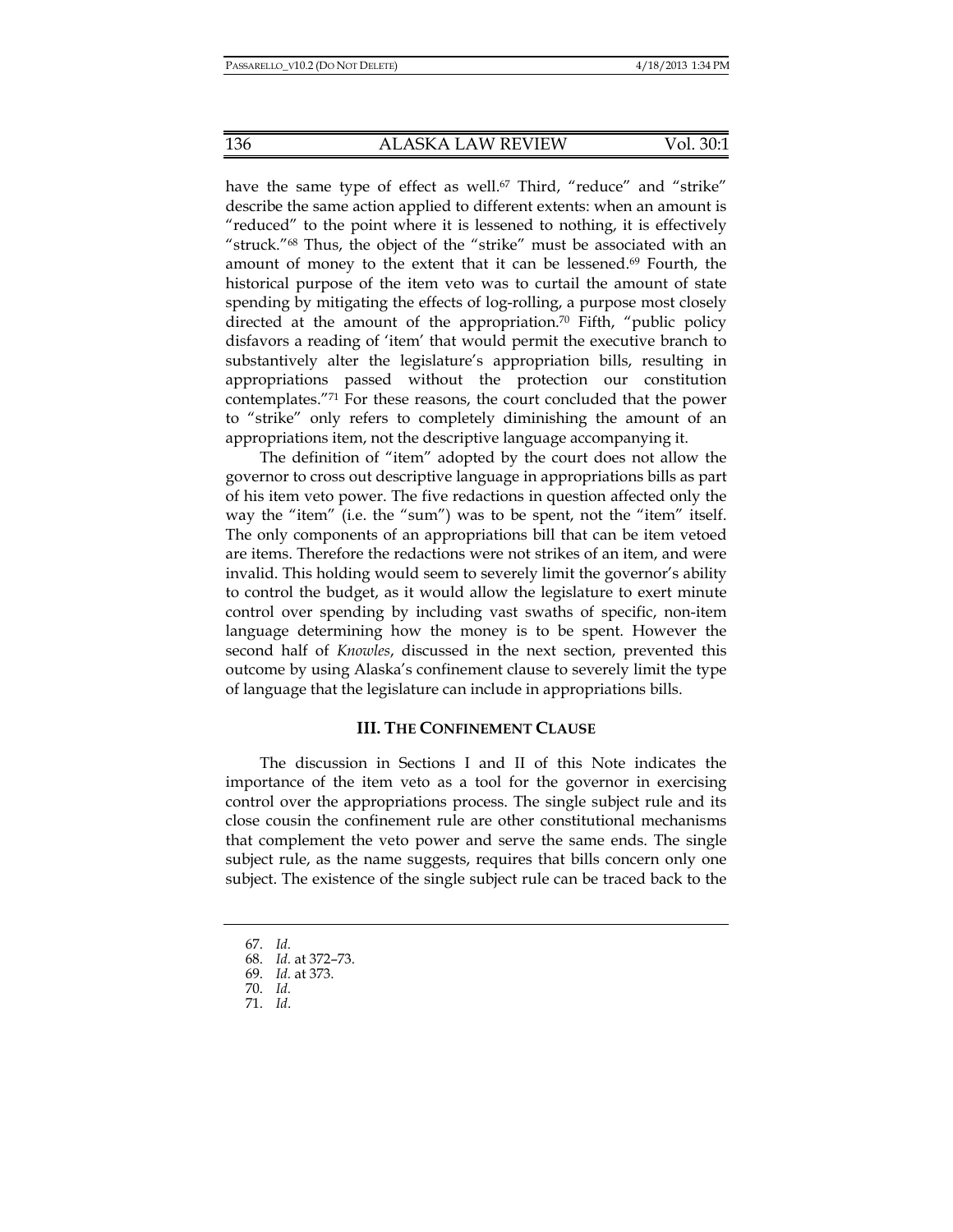## 2013 ITEM VETO & APPROPRIATIONS BUNDLING 137

Roman Empire and was introduced to North America during the colonial period.72 The first state to amend the single subject rule into its constitution was New Jersey in 1844.73 Today single subject rules are present in the constitutions of the majority of states.74 The Nebraska Constitution demonstrates a typical manifestation of the rule: "No bill shall contain more than one subject, and the subject shall be clearly expressed in the title."75 While the motivation for the rule is the same across states, the specific requirements of the rule vary greatly between states. Almost all states with a single subject rule include a "title provision" that requires the subject of the bill to be expressed in the title.76 Many states exempt appropriations bills from the single subject rule.77 Of those, a subset of states imposes a particular version of the single subject rule pertaining specifically to appropriations: a confinement rule.

A confinement rule, which typically restricts the types of provisions that may be included in an appropriations bill solely to appropriations items, accompanies the single subject rule of some but not all state constitutions.78 In Alaska, the single subject rule and confinement rule

 75. NEB. CONST. art. III, § 14. *See* Gilbert, *supra* note 72, at 812 (identifying Nebraska's iteration of the single subject rule as typical).

76. Gilbert, *supra* note 72, at 812.

77. Townsend, *supra* note 74, at 248.

 78. *Compare, e.g*., ILL. CONST. art. IV, § 8(d) ("Bills, except bills for appropriations and for the codification, revision, or rearrangement of laws, shall be confined to one subject. Appropriation bills shall be limited to the subject of appropriations."), *with, e.g*., GA. CONST. art. III, § 5, ¶ 3 ("No bill shall pass which refers to more than one subject matter or contains matter different from what is expressed in the title thereof.").

 <sup>72.</sup> Michael Gilbert, *Single Subject Rules and the Legislative Process*, 67 U. PITT. L. REV. 803, 811 (2006) ("The single subject rule can be traced to ancient Rome . . . . Similar legislative misbehavior plagued colonial America.").

 <sup>73.</sup> *Id*. at 812.

 <sup>74.</sup> Nancy J. Townsend, *Single Subject Restrictions as an Alternative to the Line-Item Veto*, 1 NOTRE DAME J.L. ETHICS & PUB. POL'Y 227, 248 (1984). *See, e.g.*, ALA. CONST. art. IV, § 45; ALASKA CONST. art. II, § 13; ARIZ. CONST. art. IV, pt. II, § 13; CAL. CONST. art. IV, § 9; COLO. CONST. art. V, § 21; DEL. CONST. art. II, § 16; FLA. CONST. art. III, § 6; GA. CONST. art. III, § 5, ¶ 3; HAW. CONST. art. III, § 14; IDAHO CONST. art. III, § 16; ILL. CONST. art. IV, § 8(d); IND. CONST. art. IV, § 19; IOWA CONST. art. III, § 29; KAN. CONST. art. II, § 16; KY. CONST. § 51; LA. CONST. art. III, § 15; MD. CONST. art. III, § 29; MICH. CONST. art. IV, § 24; MINN. CONST. art. IV, § 17; MISS. CONST. art. IV, § 69; MO. CONST. art. III, § 23; MONT. CONST. art. V, § 11; NEB. CONST. art. III, § 14; NEV. CONST. art. IV, § 17; N.J. CONST. art. IV, § VII, ¶ 4; N.M. CONST. art. IV, § 16; N.Y. CONST. art. VII, § 6; OHIO CONST. art. II, § 15(D); OKLA. CONST. art. V, § 57; OR. CONST. art. IV, § 20; PA. CONST. art. III, § 3; S.C. CONST. art. III, § 17; S.D. CONST. art. III, § 21; TENN. CONST. art. II, § 17; TEX. CONST. art. III, § 35(a); UTAH CONST. art. VI, § 22; VA. CONST. art. IV, § 12; WASH. CONST. art. II, § 19; W. VA. CONST. art. VI, § 30; WIS. CONST. art. IV, § 18; WYO. CONST. art. III, § 24.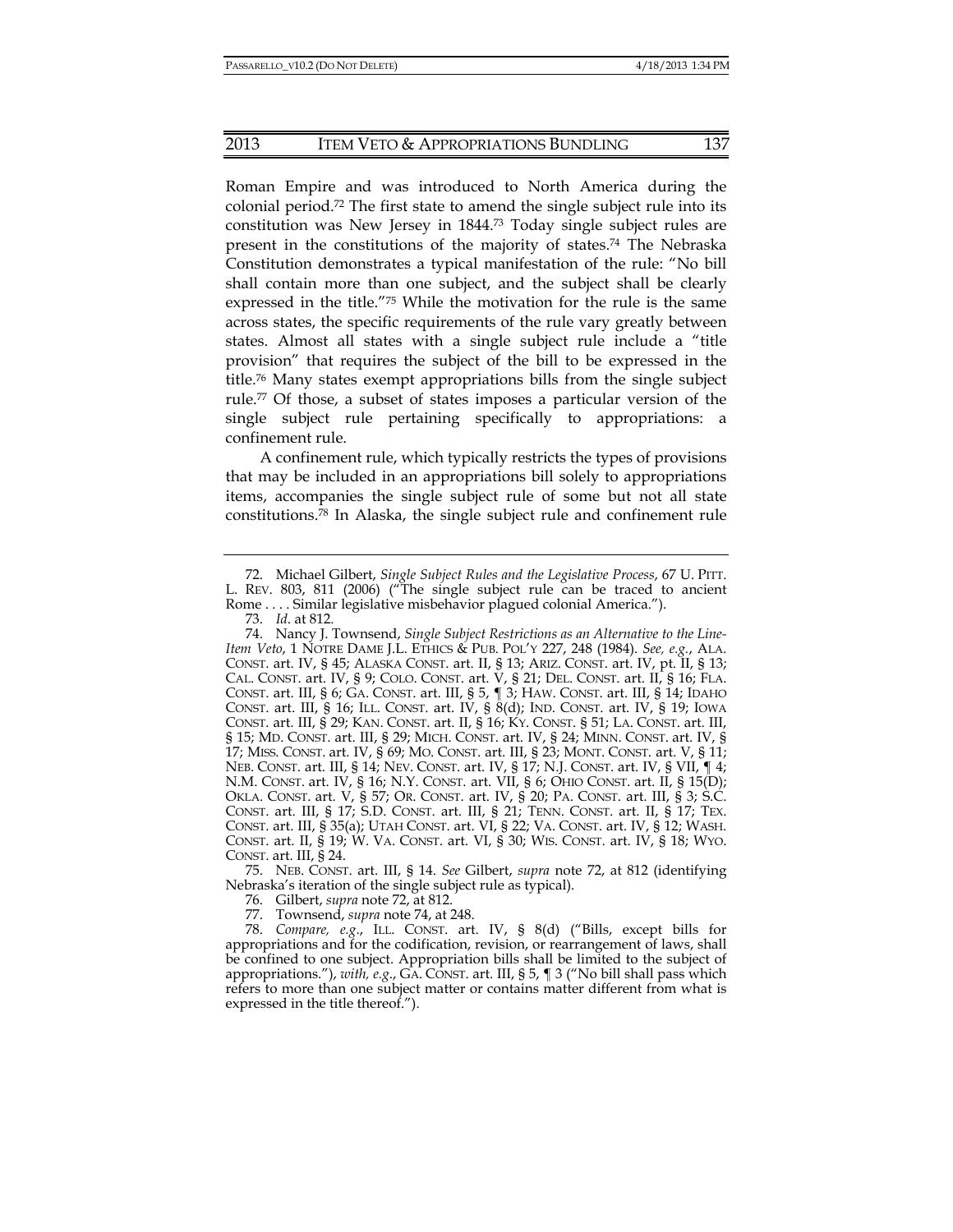are located in article II, section 13 referred to as the confinement clause: "Every bill shall be confined to one subject unless it is an appropriation bill or one codifying, revising, or rearranging existing laws. Bills for appropriations shall be confined to appropriations."79 As described above, most state constitutions exclude appropriations bills from the requirements of the single subject rule (i.e. appropriations bills can contain appropriations on a variety of subjects). However, in those states with a confinement clause the only type of provisions allowed in an appropriations bill are appropriations items. The reasoning behind this runs parallel to the justifications for the item veto power.

The confinement clause functions alongside the item veto to prevent legislative log-rolling. For bills enacting new substantive law, over which the governor has only general veto power, the single subject rule prevents tacking on unrelated, potentially unpopular provisions that would complicate the governor's decision whether or not to veto the entire bill. For appropriations bills, over which the governor wields the item veto power, most iterations of the single subject rule allow for multi-subject bills.<sup>80</sup> However, in states with a confinement clause, the only provisions allowed in appropriations bills are appropriations items, guaranteeing that the governor may veto any one provision of an appropriations bill. Logically, if provisions that were not "items," "sum[s] of money dedicated to a particular purpose,"81 were allowed in appropriations bills, the governor would not be able to strike them via the item veto because that covers only "items in appropriations bills."82 This would force the governor into the position of either employing the general veto power, through which the entire appropriations bill would be vetoed, or signing the entire bill, including the potentially disagreeable non-item provisions, into law. The confinement clause ideally prevents this situation from transpiring.

Like the item veto, the constitutional boundaries of the confinement clause are somewhat ambiguous, leaving the lower courts to flesh out the limitations. In Alaska, the prevailing test delineating the requirements of the confinement clause as they apply to appropriations was introduced by a superior court in *Alaska State Legislature v. Hammond*. 83 The five-part test from *Hammond* was adopted on a "nonexclusive basis" by the Alaska Supreme Court in *Knowles*. 84 Under the

 <sup>79.</sup> ALASKA CONST. art. II, § 13.

 <sup>80.</sup> Townsend, *supra* note 74, at 248.

 <sup>81.</sup> Alaska Legislative Council v. Knowles, 21 P.3d 367, 371 (Alaska 2001).

 <sup>82.</sup> ALASKA CONST. art. II, § 15; *see also*, *Knowles*, 21 P.3d at 371–75 (holding that the item veto applies only to items).

 <sup>83.</sup> No. 1JU-80-1163 CI (Alaska Super., May 25, 1983).

 <sup>84. 21</sup> P.3d at 377.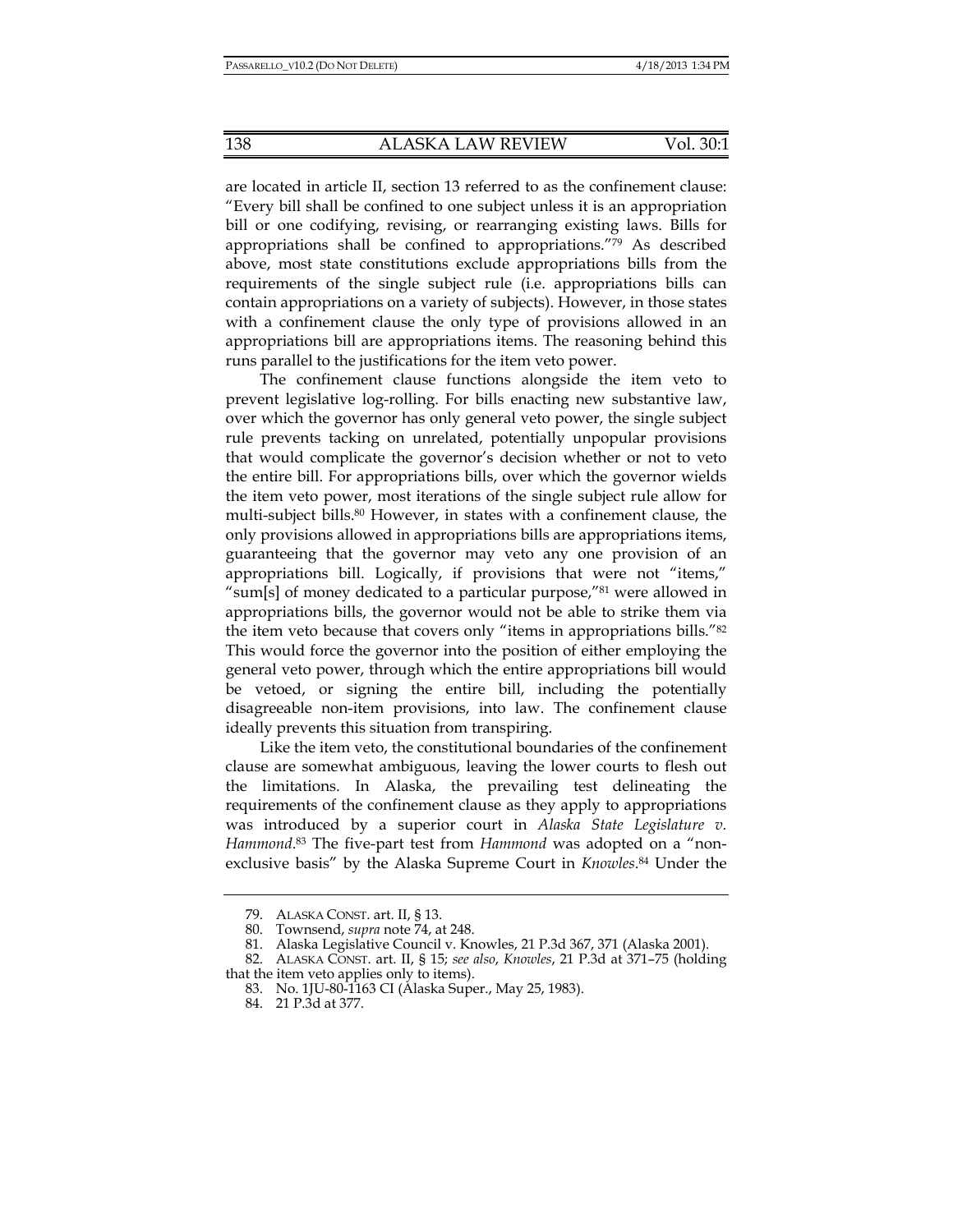*Hammond* test, to satisfy the confinement clause any qualifying language in an appropriations bill (1) must be the minimum necessary to clarify legislative intent on how the money is spent, (2) must not administer the program of expenditures, (3) must not enact law or amend existing law, (4) must not extend beyond the life of the appropriation, and (5) must be germane and appropriate to an appropriations bill.85 To pass constitutional muster, language need not necessarily satisfy all five factors; rather, the court will apply a balancing test.86 Courts apply the Hammond test under a presumption of constitutionality,<sup>87</sup> and consequently expect that when several interpretations exist, the language in question will be read in favor of constitutionality.<sup>88</sup>

Recall that the discussion in *Knowles* revolved around the presence of descriptive language within an appropriations item specifying how to spend the appropriated amount. The first portion of the opinion determined that gubernatorial striking of such language was not permitted under the item veto power, as the language did not meet the court's adopted definition of an "item."89 The later portion of the opinion deals with the governor's counter-claim that the descriptive language was inappropriate for inclusion in an appropriations bill under the confinement clause, and should not have been present in the bill in the first place.90 Like the definition of "item," the boundaries of the confinement clause requirement were addressed by the supreme court for the first time in this case.<sup>91</sup> The court engaged in a fact intensive analysis of the five-factor *Hammond* test for each of the challenged items.92 With respect to the intent factor, language in an item that demonstrates intent about how *other* items will be spent does not satisfy the first prong of the *Hammond* test.93 Language that limited executive discretion in executing operations funded by other appropriations items amounted to administration of the program of expenditures, failing the second *Hammond* factor.<sup>94</sup> To satisfy the third factor, germaneness, the language must have a direct rather than general relationship to the

87. *Id.* at 379.

 <sup>85.</sup> *Id*. (quoting *Hammond,* No. 1JU-80-1163 CI at 44–45).

 <sup>86.</sup> *Id*. at 382 (balancing the factors and weighing them against each other).

 <sup>88.</sup> S*ee id*. at 382 (interpreting ambiguous language so as not to amend existing law or violate a *Hammond* factor).

 <sup>89.</sup> *Id.* at 371.

 <sup>90.</sup> *Id.* at 375–76. (outlining the governor's objections under the confinement clause).

 <sup>91.</sup> *Id*. at 377 ("We have never delineated the boundaries of this requirement.").

 <sup>92.</sup> *Id*. at 379–84.

 <sup>93.</sup> *Id*. at 379–80.

 <sup>94.</sup> *Id*. at 380.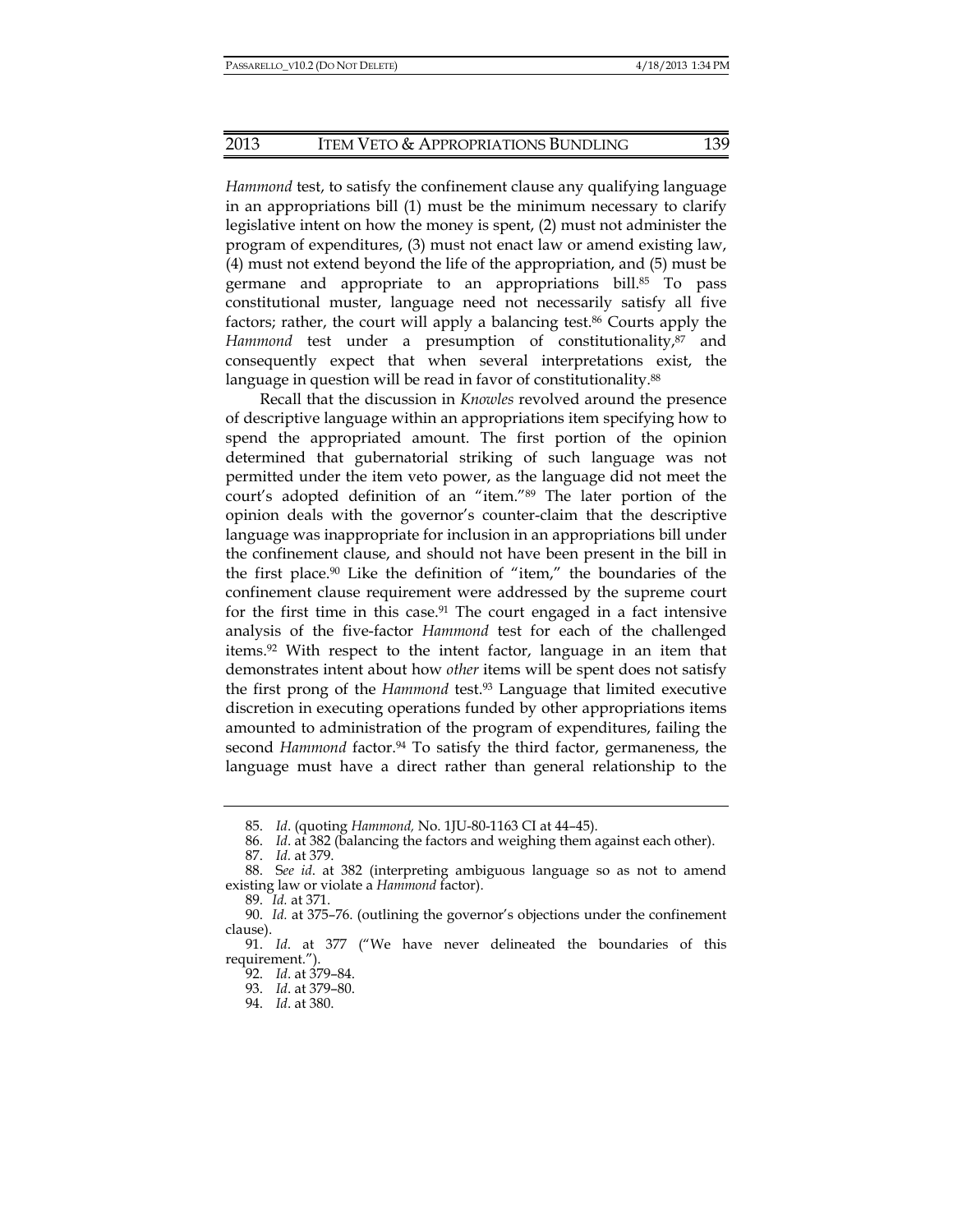program funded by the item.95 As for the fourth factor, language imposing conditions on *other* appropriations legislation impermissibly constitutes an enactment of substantive law.96 In this case, the failure to meet each of the first four *Hammond* factors was influenced by descriptive language in one appropriations item that interacted with an expenditure in another item.

Ultimately the court came to the conclusion that some of the descriptive language in three of the five of the items in question violated the confinement clause.<sup>97</sup> The court invalidated the descriptive language in these items despite finding that such language could not be struck by the governor via line item veto.98 After all, the absence of veto power over this type of language is ultimately irrelevant if the language cannot be included in legislation. While the item veto portion of *Knowles* limits executive power to some extent, the confinement clause prevents the legislature from exploiting that limitation. The boundaries imposed on both the executive and legislative branches in *Knowles* speak to whether or not the legislature can employ language that links multiple appropriations items together, a subject recently raised by the Alaska Legislature's flirtation with such language while drafting the capital appropriations budget for the 2012 fiscal year.

#### **IV. LEGISLATIVE HISTORY OF S.B. 46**

Action by the Alaska Legislature in the spring of 2011 challenged the governor's item veto power and the boundaries of the confinement clause. The senate version of the annual capital projects appropriations bill contained separate sections with language that attempted to bundle a large number of energy appropriations items together such that the governor's striking of any one item would prevent all other items from going into effect. Before discussing the constitutionality of the language in the proposed legislation, establishing a timeline of changes to the bill will be helpful. In Alaska, the budgetary process proceeds as follows: (1) the governor prepares a proposed budget, which he then submits to the legislature; (2) the legislature considers the proposed budget, passes an appropriations bill that reflects their desired scheme of spending, and sends it to the governor; (3) the governor has the opportunity to exercise his item veto power by striking or reducing individual appropriations items; and (4) the legislature has the opportunity to override the veto or

 <sup>95.</sup> *Id*.

 <sup>96.</sup> *Id*. at 380–81.

 <sup>97.</sup> *Id*. at 384.

 <sup>98.</sup> *Id.*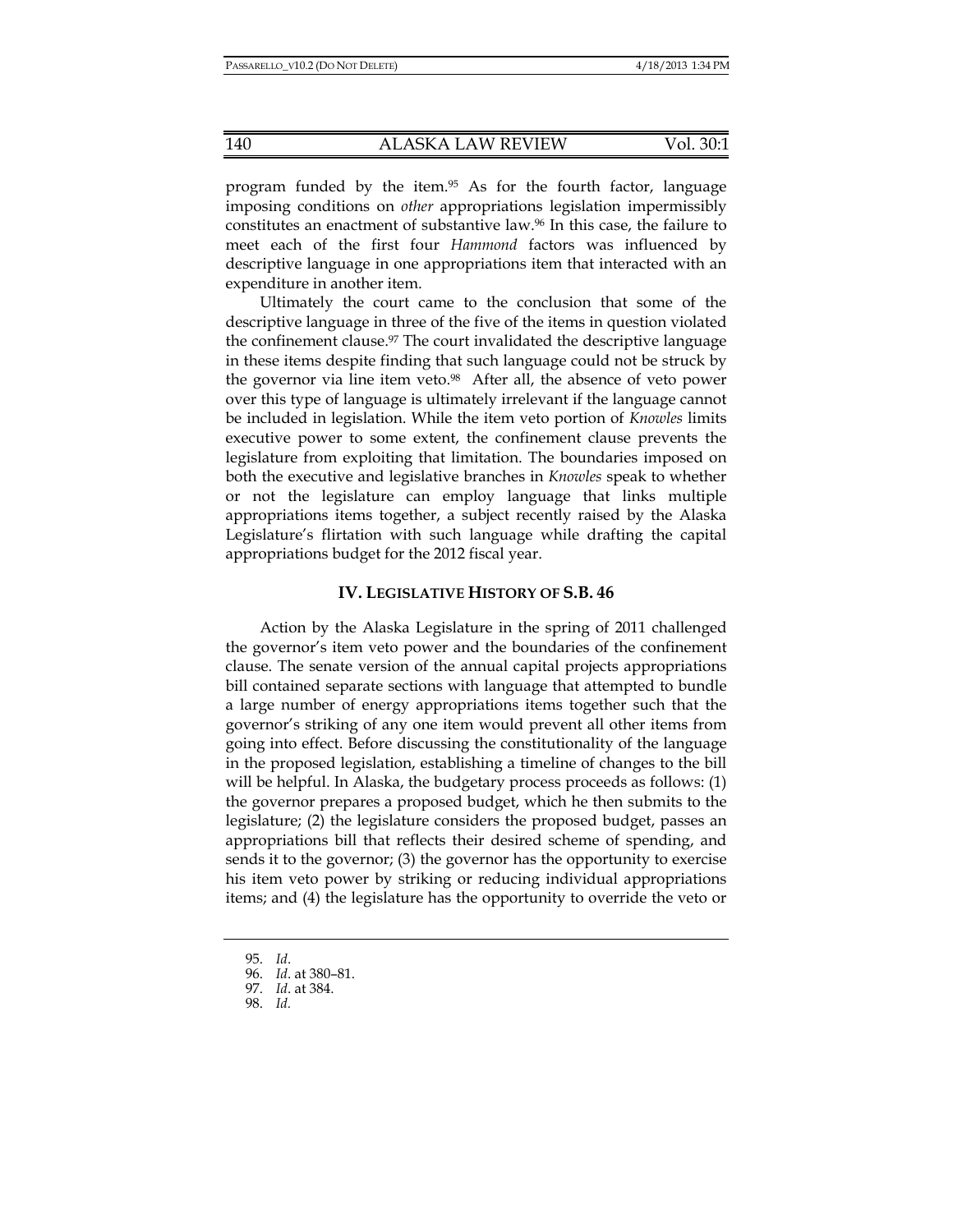reductions.99

The story of Senate Bill ("S.B.") 46 begins on January 19, 2011, with then-Governor Sean Parnell sending his proposed budget for fiscal year 2012 to the legislature for its approval.<sup>100</sup> The portion of the budget dealing with capital appropriations was designated S.B. 46 and referred to the Senate Finance Committee.101 The Committee had not completed work on the bill by the end of the session, so S.B. 46 was one of the bills listed for continued consideration when Parnell called the legislature back for a special session on April 17.102 On April 22, the Finance Committee adopted Work Draft 27-GS1740\T as the working text of the Committee Substitute ("C.S.") version of the bill.103 At the committee meeting, a staffer discussing changes to the draft noted the addition of two new sections related to the section of the bill describing energy appropriations (section 4).104 The first added section provided that "[e]ach of the appropriations made in sec. 4 of this Act is contingent on passage . . . and enactment into law of every appropriation, without reduction of any appropriation, made in sec. 4 of this Act."105 The second provided that if a court found the above invalid, then the referenced contingency is not severable from the section 4 appropriations.106 These two sections, referred to hereinafter as the contingency section and the non-severability section respectively, would be the subject of controversy in subsequent weeks.

In reaction to the new language, Alaska's Attorney General ("A.G.") sent a memorandum to the governor's office on April 26, advising (1) that the contingency section was unconstitutional and unenforceable, and (2) that the non-severability section was void and severable from the rest of the legislation.<sup>107</sup> While the specific arguments of the memo are examined in more detail in Section V, it suffices to note that the memo concluded that the bundling language would violate both

106. *Id.* at § 49.

 <sup>99.</sup> AG Memo, *supra* note 5, at 1.

 <sup>100.</sup> ALASKA S. JOURNAL, 27th Leg., 1st Sess. 42–43 (Jan. 19, 2011).

 <sup>101.</sup> ALASKA S. JOURNAL, 27th Leg., 1st Spec. Sess. 951, 957 (Apr. 18, 2011).

 <sup>102.</sup> *Id*. at 951.

 <sup>103.</sup> *Senate Bill No. 46*, ALASKA S. FIN. COMM. MINUTES, 27th Leg. (Apr. 22, 2011) (statement of Senator Bert Stedman at 4:52:24 PM).

 <sup>104.</sup> *Id.* (statement of Miles Baker, Staff, Senator Bert Stedman at 4:49:17 PM). Note that in the committee minutes, Mr. Baker refers to the new sections as section 36 and section 37. However, in the final reported Committee Substitute version of Senate Bill 46, these sections ultimately become 48(a) and 49, respectively.

 <sup>105.</sup> S.B. 46, 27th Leg., 1st Spec. Sess. § 48(a) (Alaska 2011) (as reported by S. Fin. Comm., May 10, 2011).

 <sup>107.</sup> AG Memo, *supra* note 5, at 1–2.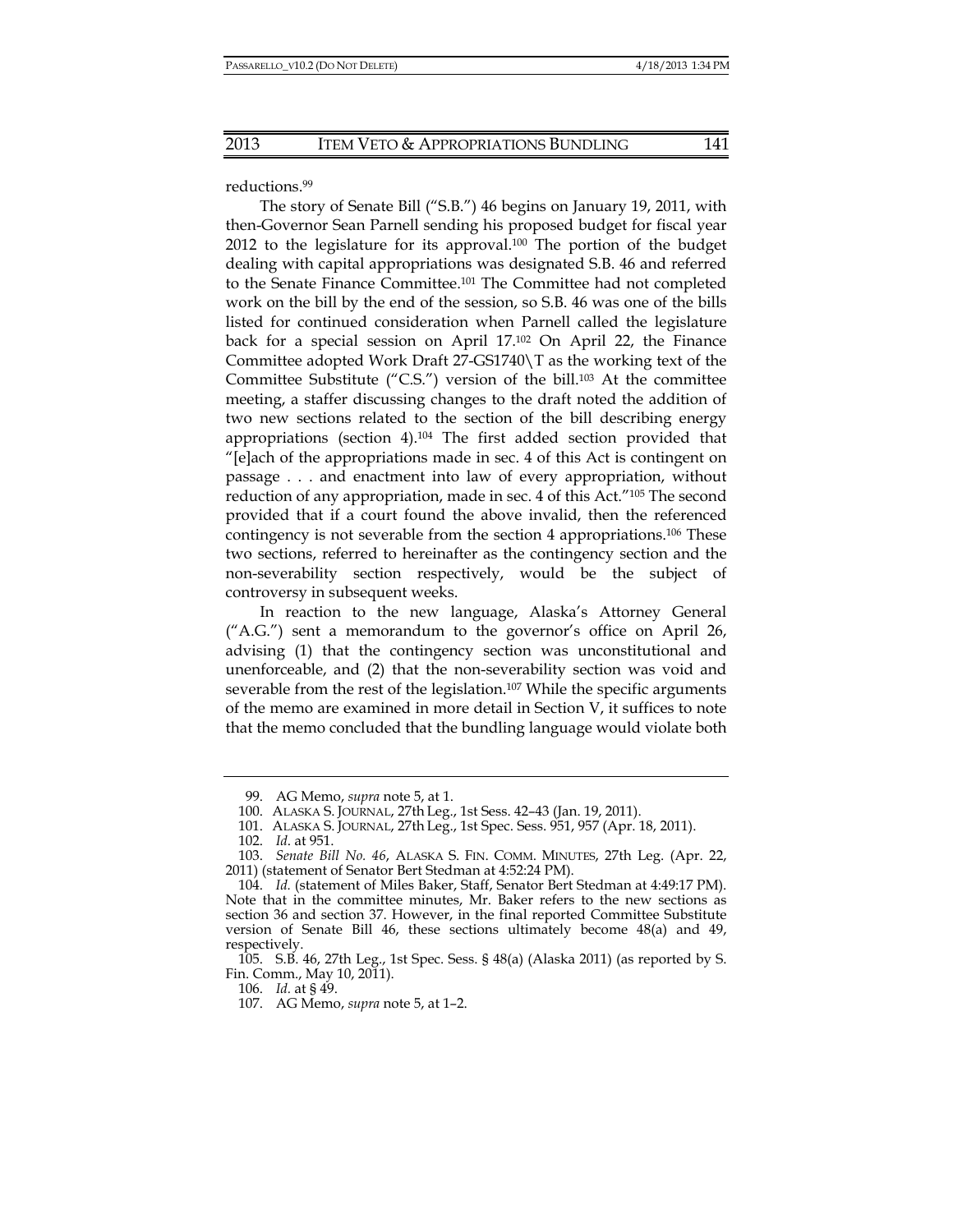the veto and confinement clauses of the Alaska Constitution. On April 29, the House Finance Committee held a meeting to discuss the constitutionality of S.B. 46, and the A.G. reiterated the positions expressed in the April 26 memo: the contingency section of the bill was unconstitutional, and the risk of litigation over the issue jeopardized the funding of the fiscal year 2012 energy projects.108

After continued revision of the S.B. 46 draft, on May 10<sup>th</sup> the Senate Finance Committee adopted a final version of the bill.<sup>109</sup> The language of the contingency section remained unchanged, but was renumbered as section  $48(a)$ .<sup>110</sup> The non-severability section was renumbered as section 49 and its language was expanded:

[I]n the event that a court of competent jurisdiction finds the contingency in sec. 48(a) of this Act is invalid, then the contingency in sec. 48(a) of this Act is not severable from the appropriations made in sec. 4 of this act if (1) the governor has vetoed, whether by striking or reducing, any appropriation in sec. 4 of this Act; and (2) the legislature, by action or inaction, has failed to override all vetoes of, including reductions to, appropriations made in sec. 4 of this Act . . . .111

The Senate Finance Committee adopted the revised language and reported S.B. 46 out of committee with a unanimous "do pass" recommendation.112 The Senate passed S.B. 46 without amendment by a vote of 13 to 3 later that day and sent it to the House for consideration.<sup>113</sup>

Despite the controversy over the contingency and non-severability sections of S.B. 46, the issue never came to a head because the language was removed in the version of the bill that actually passed into law. On May 13th the House Finance Committee adopted a revised version of the capital budget that had passed the Senate three days earlier and reported it out of committee for a floor vote.114 The new version

 <sup>108.</sup> *Senate Bill No. 46*, ALASKA H. FIN. COMM. MINUTES, 27th Leg. (Apr. 29, 2011) (statements of John J. Burns, Attorney General at 1:36:35 PM, 1:46:14 PM).

 <sup>109.</sup> *Senate Bill No. 46*, ALASKA S. FIN. COMM. MINUTES, 27th Leg. (May 10, 2011) (statement of Senator Lyman Hoffman at 4:00:59 PM) (reporting bill out of committee with "do pass" recommendation).

 <sup>110.</sup> S.B. 46, 27th Leg., 1st Spec. Sess. § 48(a) (Alaska 2011) (as reported by S. Fin. Comm., May 10, 2011).

 <sup>111.</sup> *Id*. at § 49.

 <sup>112.</sup> *Senate Bill No. 46*, ALASKA S. FIN. COMM. MINUTES, 27th Leg. (May 10, 2011) (statement of Senator Lyman Hoffman at 4:00:59 PM) (reporting out of committee with no objections); ALASKA S. JOURNAL, 27th Leg., 1st Spec. Sess. 1081 (May 10, 2011) (listing committee members who signed with "do pass" recommendations).

 <sup>113.</sup> ALASKA S. JOURNAL, 27th Leg., 1st Spec. Sess. 1086 (May 10, 2011).

 <sup>114.</sup> ALASKA H. JOURNAL, 27th Leg., 1st Spec. Sess. 1239 (May 13, 2011).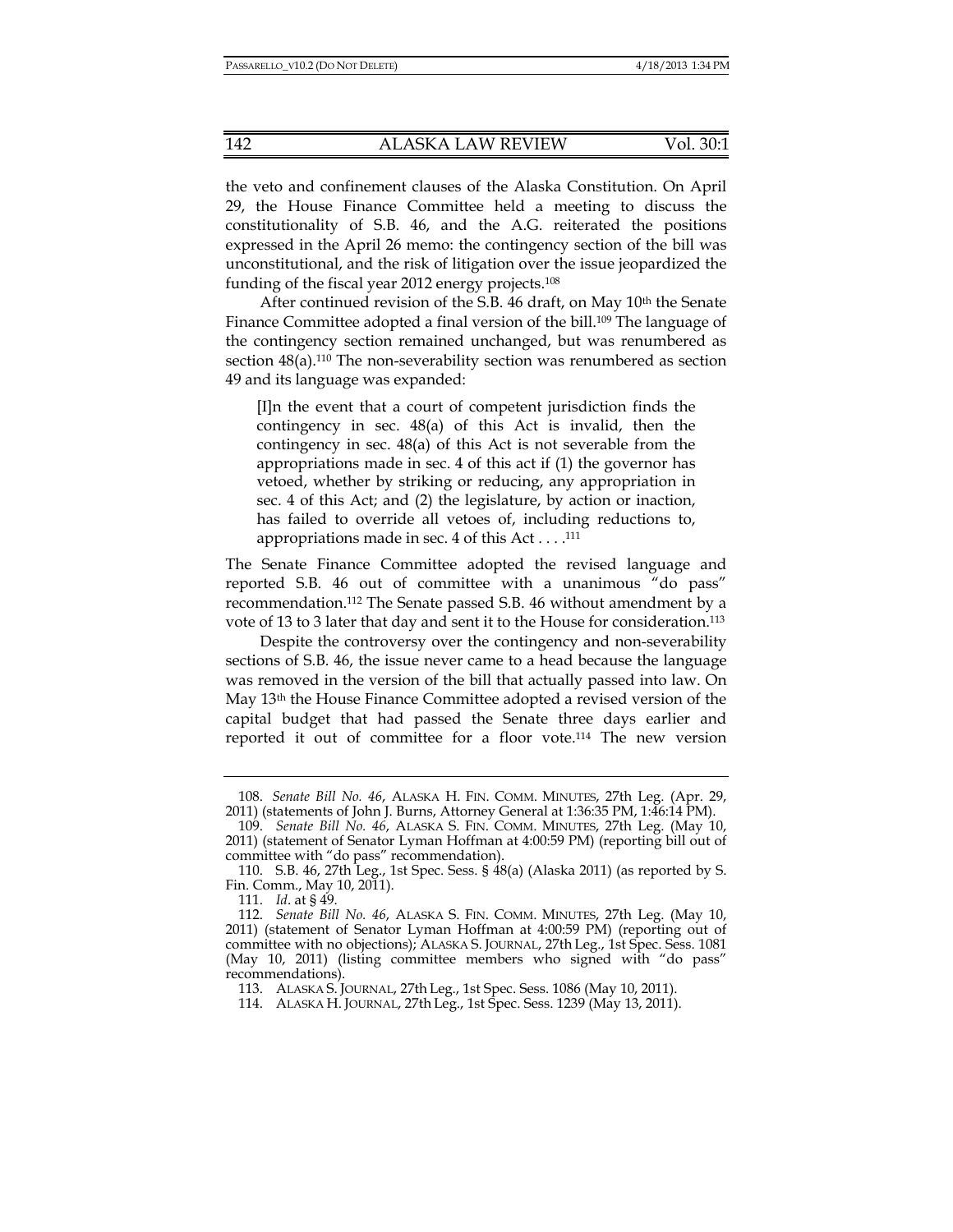#### 2013 ITEM VETO & APPROPRIATIONS BUNDLING 143

completely eliminated the non-severability and contingency sections pertaining to energy appropriations.115 The same day the full House passed the new version without additional amendment by a vote of 30 to 7 and sent it back to the Senate.116 The next day the Senate voted 18 to 0 to concur with the revisions made by the House.117 The final bill was transferred to the governor the next month, and he signed it into law on June 29<sup>th</sup>.<sup>118</sup> Notably, Governor Parnell exercised his veto power on several of the appropriations items in section 4, including the energy appropriations section that would have been covered by the original Senate version's contingency and non-severability language, striking three items and reducing thirteen.<sup>119</sup>

#### **V. THE CONSTITUTIONALITY OF APPROPRIATIONS BUNDLING**

Had the legislature passed the version of the appropriations bill approved by the Senate Finance Committee, Governor Parnell was prepared to challenge its constitutionality. The crux of the argument against the bundling language is laid out in the A.G.'s April 26 memo to the Governor's Office. The memo claims that the contingency and nonseverability would be unenforceable because they violate two separate constitutional provisions: the governor's item veto power and the confinement clause.120 Had the issue been litigated, the Alaska Supreme Court would likely adopt the same conclusion based on relevant case law. The two prongs of the argument against S.B. 46 are laid out below.

#### **A. Violation of the Item Veto Power**

The A.G. argues that the contingency language would negate Governor Parnell's constitutional power to strike or reduce appropriations items.121 The memo notes that the contingency section links each of the energy appropriations to each other,<sup>122</sup> meaning that

 <sup>115.</sup> S.B. 46, 27th Leg., 1st Spec. Sess. (Alaska 2011) (as reported by H. Fin. Comm., May 13, 2011).

 <sup>116.</sup> ALASKA H. JOURNAL, 27th Leg., 1st Spec. Sess. 1244–47, 1258 (May 13, 2011).

 <sup>117.</sup> ALASKA S. JOURNAL, 27th Leg., 1st Spec. Sess. 1121 (May 14, 2011).

 <sup>118.</sup> ALASKA S. JOURNAL, 27th Leg., 2d Spec. Sess. 1172–73 (Aug. 24, 2011) (acknowledging signing bill with item vetoes).

 <sup>119.</sup> Line Item Vetoes and Reductions, S.B. 46, 27th Leg., 1st Spec. Sess. (Alaska 2011), *available at* http://www.legis.state.ak.us/PDF/27/Vetoes/ SB46.PDF.

 <sup>120.</sup> AG Memo, *supra* note 5, at 2.

 <sup>121.</sup> *Id*.

 <sup>122.</sup> *Id*.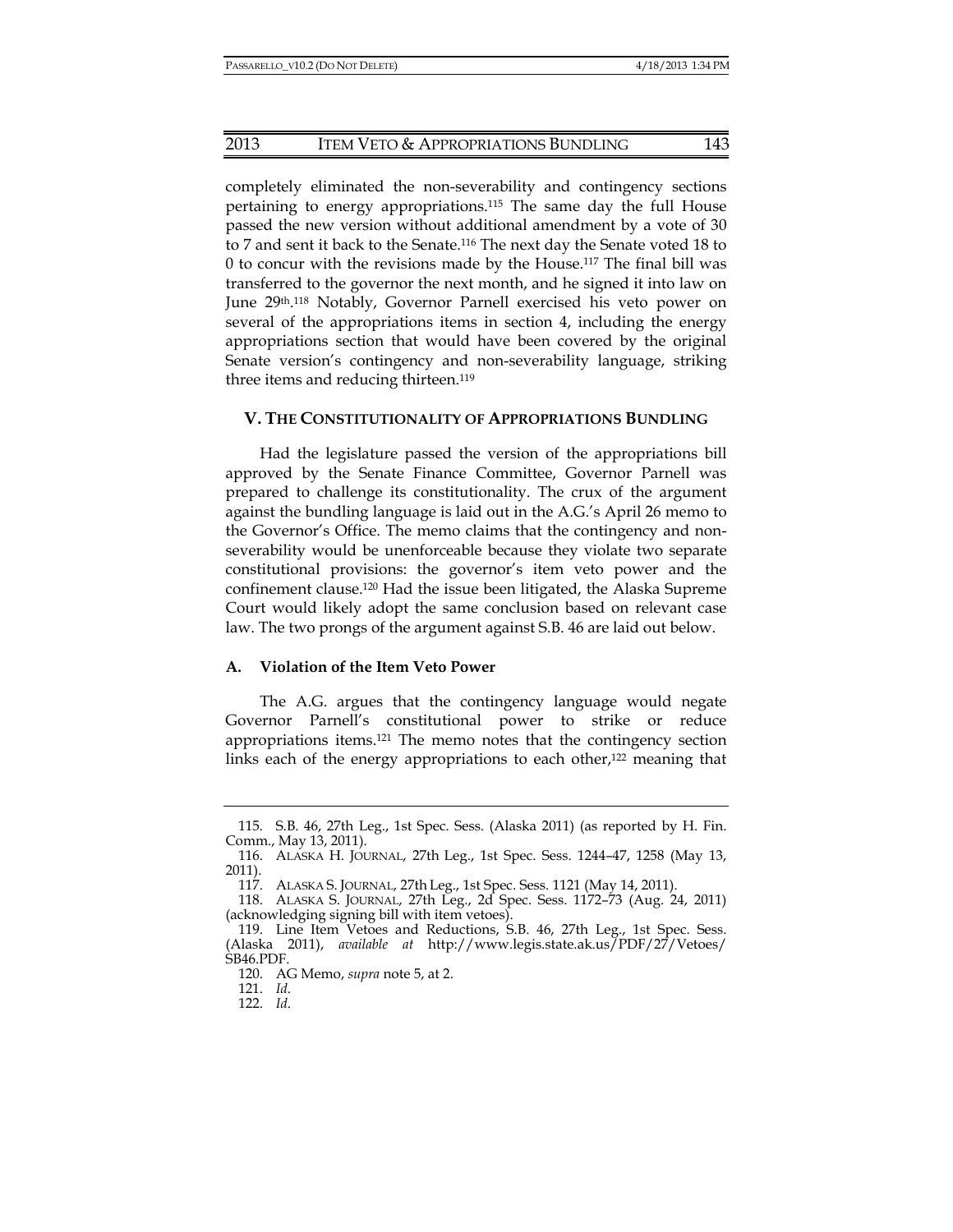Governor Parnell would be forced to choose between accepting every appropriation and vetoing them all.123 Citing a New Jersey case, *Karcher v. Kean*, 124 the A.G. contends that contingency language would "too easily permit the legislature to circumvent the Governor's constitutional veto authority" and should be deemed unenforceable.125

Moreover, the non-severability language further weakens the Governor Parnell's power. The A.G. observes that the non-severability language creates an "all or nothing" approach to appropriations.<sup>126</sup> Even assuming the contingency section cannot survive a judicial challenge, "the legislature would still circumvent the Governor's line item veto power if a court upholds" the non-severability section, because the nonseverability language would achieve the same effect of linking all energy appropriations together by different means.127 The A.G. argues the nonseverability language would grant an unconstitutional power to the legislature and is therefore itself unconstitutional, rendering it severable from the rest of the bill.128 It is unclear from the brief text of the memo how the non-severability language is itself an independent, unconstitutional usurpation of executive power. The A.G. elaborated on this point in testimony before the House Judiciary Committee, characterizing the non-severability clause as a "poison pill."129 Even if the contingency section were ever successfully challenged, the nonseverability clause would negate the functional outcome by forcing courts to invalidate all of the energy appropriations.130 If it is an unconstitutional violation of a governor's item veto power for the legislature to bundle all the energy appropriations together, it follows that it should also be impermissible for the legislature to oblige the courts to do it. The memo cites another out-of-state case, *Legislative Research Comm'n v. Brown*, 131 to support the notion that it is not permissible to achieve an unconstitutional legislative objective through

130. ALASKA H. JUD. COMM. MINUTES, 27th Leg. (May 11, 2011).

 <sup>123.</sup> *Id*. at 3.

 <sup>124. 479</sup> A.2d 403 (N.J. 1984).

 <sup>125.</sup> AG Memo, *supra* note 5, at 3.

 <sup>126.</sup> *Id.*

 <sup>127.</sup> *Id*.

 <sup>128.</sup> *Id*.

 <sup>129.</sup> ALASKA H. JUD. COMM. MINUTES, 27th Leg. (May 11, 2011) (statement of John J. Burns, Attorney General at 8:39:49 AM). In finance, "poison pill" refers to the use of "a tactic used by a company threatened with an unwelcome takeover bid to make itself unattractive to the bidder," thus preventing the takeover. THE NEW OXFORD AMERICAN DICTIONARY 1319 (Elizabeth J. Jewell & Frank Abate eds., 2001).

 <sup>131. 664</sup> S.W.2d 907 (Ky. 1984).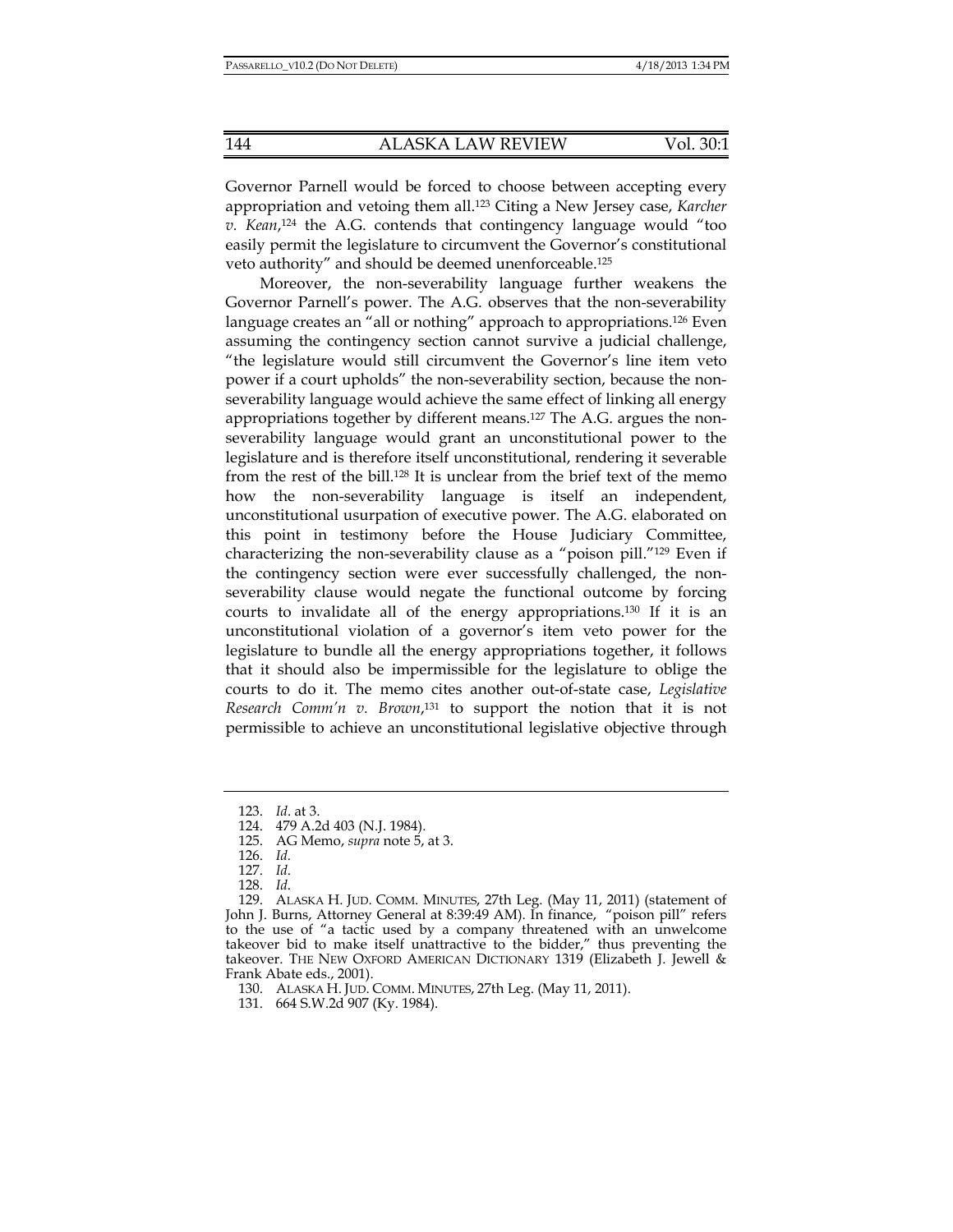judicial fiat.132 The A.G. claims that, under Alaska's severability statute,133 the unconstitutional non-severability language is itself severable from the rest of the bill."134 For these reasons, the memo concludes that both sections of the proposed S.B. 46 are unconstitutional

The legislature disputes the persuasiveness of the cases cited in the A.G.'s opinion. In a memo written at the request of Hollis French (the "French memo"), the chairman of the Senate Finance Committee, the Division of Legal and Research Services suggests that neither *Karcher* nor *Brown* fully support the A.G.'s claims regarding the unconstitutionality of the contingency and non-severability language.135 The issue in *Karcher* was whether or not the governor of New Jersey could veto individual budget items without changing the total appropriations amount.136 The New Jersey Supreme Court allowed the vetoes, as New Jersey's version of the item veto power allows the governor to veto "in whole or in part any such item or items while approving other portions of the bill."137 The French memo points out that New Jersey's veto power is significantly different from Alaska's, which would not have allowed the type of veto in *Karcher* because of the definition of "item" established in *Knowles*. 138 Whereas New Jersey allows the governor to strike "any part" of an item, in Alaska only an entire item can be eliminated or reduced.139 Further, reducing the number of projects while not reducing the total funds allocated would have the effect of increasing the amount of money available to the

 <sup>132.</sup> AG Memo, *supra* note 5, at 3.

 <sup>133.</sup> ALASKA STAT. § 01.10.030 (2012). This statute provides that if a bill lacks a severability clause, it should be treated as if it contains a clause saying that if any provision of the bill is invalidated the remainder of the act is unaffected. *Id*. This statute has been interpreted as creating a presumption of severability, albeit a weak one. *See* Se. Alaska Conservation Council v. State, 202 P.3d 1162, 1172 (Alaska 2009) (quoting Sonneman v. Hickel, 836 P.2d 936, 941 (Alaska 1992)) (holding that the statute inserts a "weak presumption of severability" into every bill passed by the legislature).

 <sup>134.</sup> AG Memo, *supra* note 5, at 3.

 <sup>135.</sup> Memorandum from Doug Gardner, & Pamela Finley, Div. of Legal and Research Servs., Legislative Affairs Agency, to Senator Hollis French, Chair of the Senate Judiciary Comm. (Apr. 28, 2011) (on file with author) [hereinafter French Memo].

 <sup>136. 479</sup> A.2d 403, 411 (N.J. 1984). Specifically, the Governor eliminated several highway projects but did not remove the expenditures associated with those projects, meaning the dollar amount of the overall appropriation for road construction was unchanged even though it would be spent on fewer projects. *Id.*

 <sup>137.</sup> *Id*. at 406 (citing N.J. CONST. art. V, § 1, ¶ 15).

 <sup>138.</sup> French Memo, *supra* note 135, at 4 (citing Alaska Legislative Council v. Knowles, 21 P.3d 367, 374 (Alaska 2001)).

 <sup>139.</sup> *Id.* (citing N.J. CONST. art. V, § 1, ¶ 15).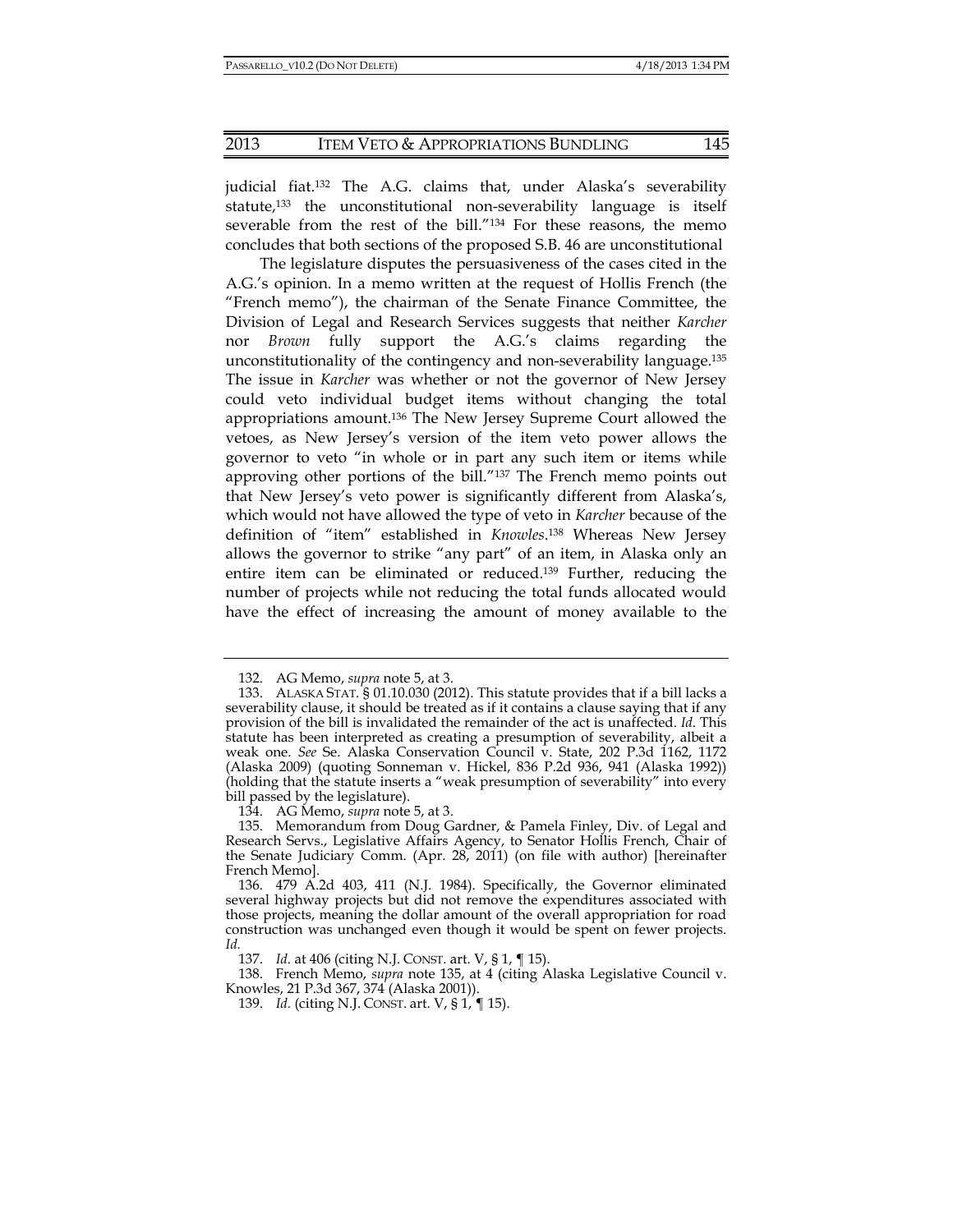remaining projects, an outcome at odds with the negative characterization of the item veto in *Knowles*, which emphasizes striking or reducing sums from a bill.140 The French memo concludes that, because each state confers a different version of the item veto power, *Karcher* does not support the A.G.'s contention that S.B. 46's contingency language is unconstitutional.<sup>141</sup>

While the French memo is likely correct that the facts in *Karcher* would result in a different outcome were they litigated in Alaska, that conclusion does not have a significant effect on the A.G.'s claim that the contingency language is unconstitutional. The A.G.'s memo was not attempting to analogize the specific facts or outcome in *Karcher* to the present situation. Instead, it cited *Karcher* as persuasive authority for the theoretical proposition that allowing individual appropriations projects to be linked "would too easily permit the legislature to circumvent the Governor's constitutional veto authority."142 The way in which projects are linked may be different. In *Karcher* the link was between the total appropriation for a category and a project within that category, $143$  while in the current matter the link is between projects within the energy appropriations category.144 However the point remains the same: preventing a governor from exercising his veto power over individual items in an appropriations bill by tying them to other items in the bill is an unconstitutional encroachment on executive power. The French memo's distinction is irrelevant.

The French memo also suggests that the other out-of-state case cited in the A.G.'s opinion, *Legislative Research Commission v. Brown*, 145 does not support the claim that the non-severability clause of S.B. 46 constitutes a separate violation of executive powers.146 Again, the memo seeks to distinguish the facts of the case from the current situation. The decision in *Brown* affected two non-severability clauses.147 The first stated that if the portion of the bill that mandated all administrative regulations be approved by a subdivision of the legislative branch was invalidated, then the executive branch would be unable to issue new regulations while the legislature was not in session.148 The practical

 <sup>140.</sup> *Knowles*, 21 P.3d at 372; French Memo, *supra* note 135, at 4.

 <sup>141.</sup> French Memo, *supra* note 135, at 4.

 <sup>142.</sup> AG Memo, *supra* note 5, at 3 (citing *Karcher*, 479 A.2d at 412).

 <sup>143.</sup> *See* 479 A.2d at 412–13 (describing relationship between different appropriations vetoes).

 <sup>144.</sup> S.B. 46, 27th Leg., 1st Spec. Sess. § 48(a) (Alaska 2011) (as reported by S. Fin. Comm., May 10, 2011).

 <sup>145. 664</sup> S.W.2d 907 (Ky. 1984).

 <sup>146.</sup> French Memo, *supra* note 135, at 3.

 <sup>147.</sup> *Id*. at 4.

 <sup>148.</sup> *Brown*, 664 S.W.2d at 918–19.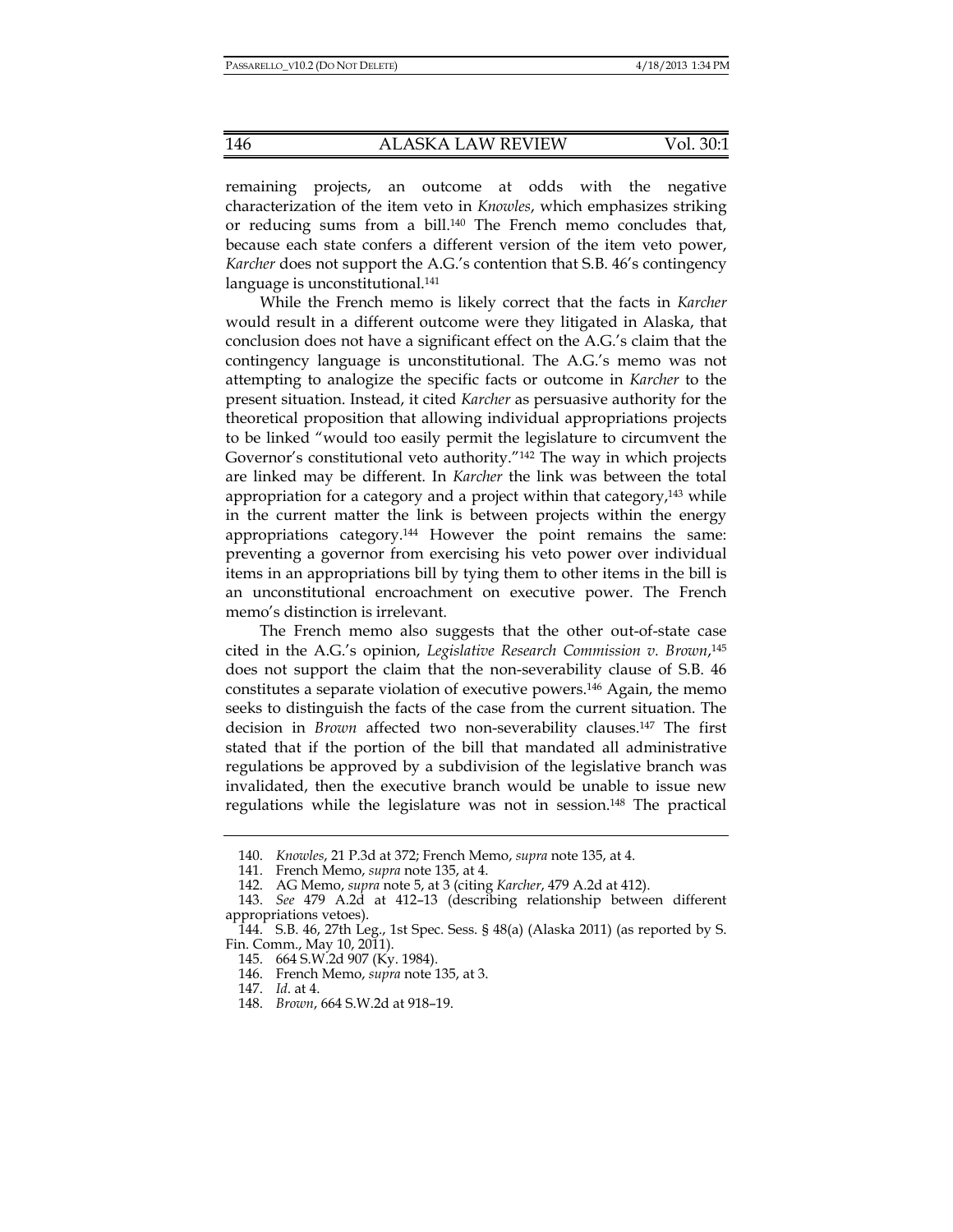effect of this non-severability clause was a legislative veto, which would be an unconstitutional violation of the separation of power. For this reason, the Kentucky Supreme Court invalidated the non-severability clause and severed it from the rest of the bill.149 The second nonseverability clause stated that if another part of the statute requiring approval of state applications for federal block grants by the same legislative subdivision were invalidated, then no federal block grant money would be spent.150 The *Brown* court allowed this clause to stand, reasoning that preparation of the budget (including block grant spending) is within the providence of the legislature under Kentucky law. Accordingly, the Kentucky Supreme Court held that this clause did not infringe on executive power.151 The French memo urges that *Brown* should therefore be viewed not as holding "all non-severability clauses are unenforceable" (as the memo characterizes the A.G.'s position), but rather that a "non-severability clause[,] in the context of appropriation, is enforceable."152

Again, the French memo seeks to draw a parallel where none exists. The second non-severability clause in *Brown* was upheld solely because it was not a separation of powers issue. It is the thrust of the A.G.'s position that the presence of the non-severability clause is itself a separation of powers issue.<sup>153</sup> The inclusion of the non-severability clause in S.B. 46 creates a situation whereby if the governor attempts to assert his item veto power by challenging the contingency clause and is successful, he will in effect have negated all of the appropriations items in the bill, not just the ones he intended to veto. The process of exercising his power to strike individual items (by challenging the contingency language) would negate that power (by invalidating *all* of the items). This catch-22 makes the S.B. 46 language a separation of powers violation, just like the non-severability clause in *Brown* that was invalidated as a separation of powers violation. Despite the claim to the contrary, the A.G. is justified in citing *Brown* as supporting the assertion that a non-severability clause that usurps executive power is itself void and severable.

# **B. Violation of the Confinement Clause**

In addition to amounting to an unconstitutional usurpation of the

 <sup>149.</sup> *Id*. at 919.

 <sup>150.</sup> *Id*. at 928–29.

 <sup>151.</sup> *Id*. at 928–30.

 <sup>152.</sup> French Memo, *supra* note 135, at 5.

 <sup>153.</sup> AG Memo, *supra* note 5, at 3.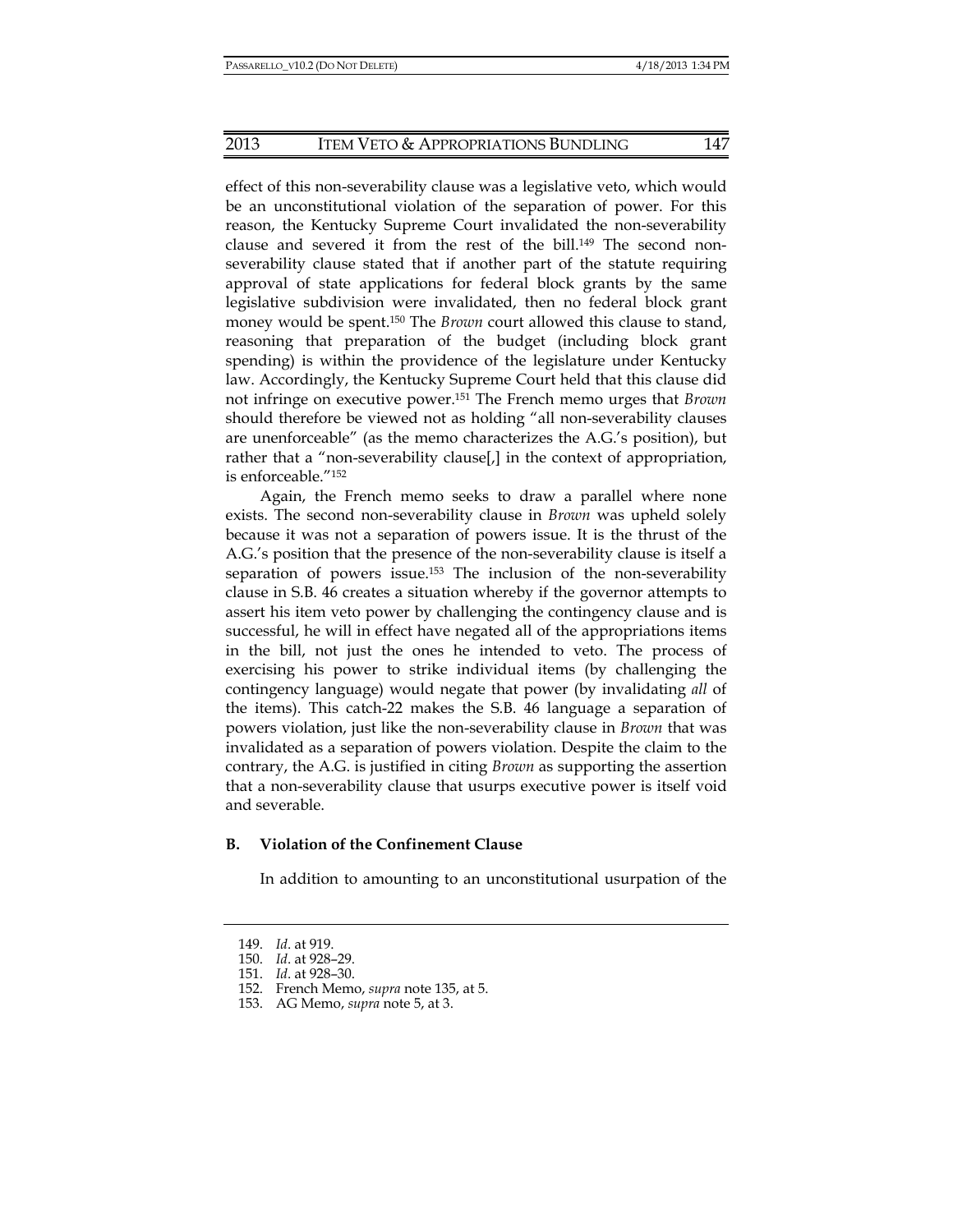governor's item veto power, there is reason to believe that the contingency and non-severability language in S.B. 46 violates the Alaska Constitution's confinement clause. *Knowles* provides a five factor test, originally laid out in *Hammond*, for determining if the language of a proposed bill violates the clause.154 To stand, the language in question: (1) must be the minimum necessary to clarify legislative intent on how the money is spent, (2) must not administer the program of expenditures, (3) must not enact law or amend existing substantive law, (4) must not extend beyond the life of the appropriation, and (5) must be germane and appropriate to an appropriations bill.155 Had it been enacted, the contingency and non-severability language of S.B. 46 would likely fail the first, second, third, and fifth prongs of the *Hammond* test and, if challenged, be rendered unenforceable by the Alaska Supreme Court.

First, the linkage language is more than the "minimum necessary" to establish the purpose for an appropriation. The effect of an appropriations item is to create a unity between purpose and amount.156 The language describing what the legislature intends the sum to fund establishes the purpose the amount is allocated towards.157 The language in the contingency and non-severability clauses does not direct the *manner* in which funds are to be spent, as that type of purposive language is contained in the individual appropriations items in section 4. Instead, the contingency and non-severability language controls whether or not the money can be spent at all. In drafting the bill, it appears the legislature attempted to show that *all* the appropriations must be enacted to have the desired effect. However, the presence or absence of the contingency language, or even the other energy appropriations, exerts no influence on the clarity of the description of what each item is to finance. For example, the \$500,000 allocated to "Development & Export Authority – Coal to Liquids Certification Project" does not alter the apparent intent for the \$10 million allocated for the Southeast Energy Fund, and the contingency language does not clarify intent with respect to either except to indicate that the legislature thinks both are worthy appropriations. The contingency and nonseverability language goes beyond the "minimum necessary" to determine how the legislature intended the funds to be spent. Consequently, it fails the first prong of the *Hammond* test.

Second, the bundling of energy appropriations represents an

 <sup>154.</sup> Alaska Legislative Council v. Knowles, 21 P.3d 367, 377 (Alaska 2001).

 <sup>155.</sup> *Id*.

 <sup>156.</sup> *Id*. at 372.

 <sup>157.</sup> *Id*.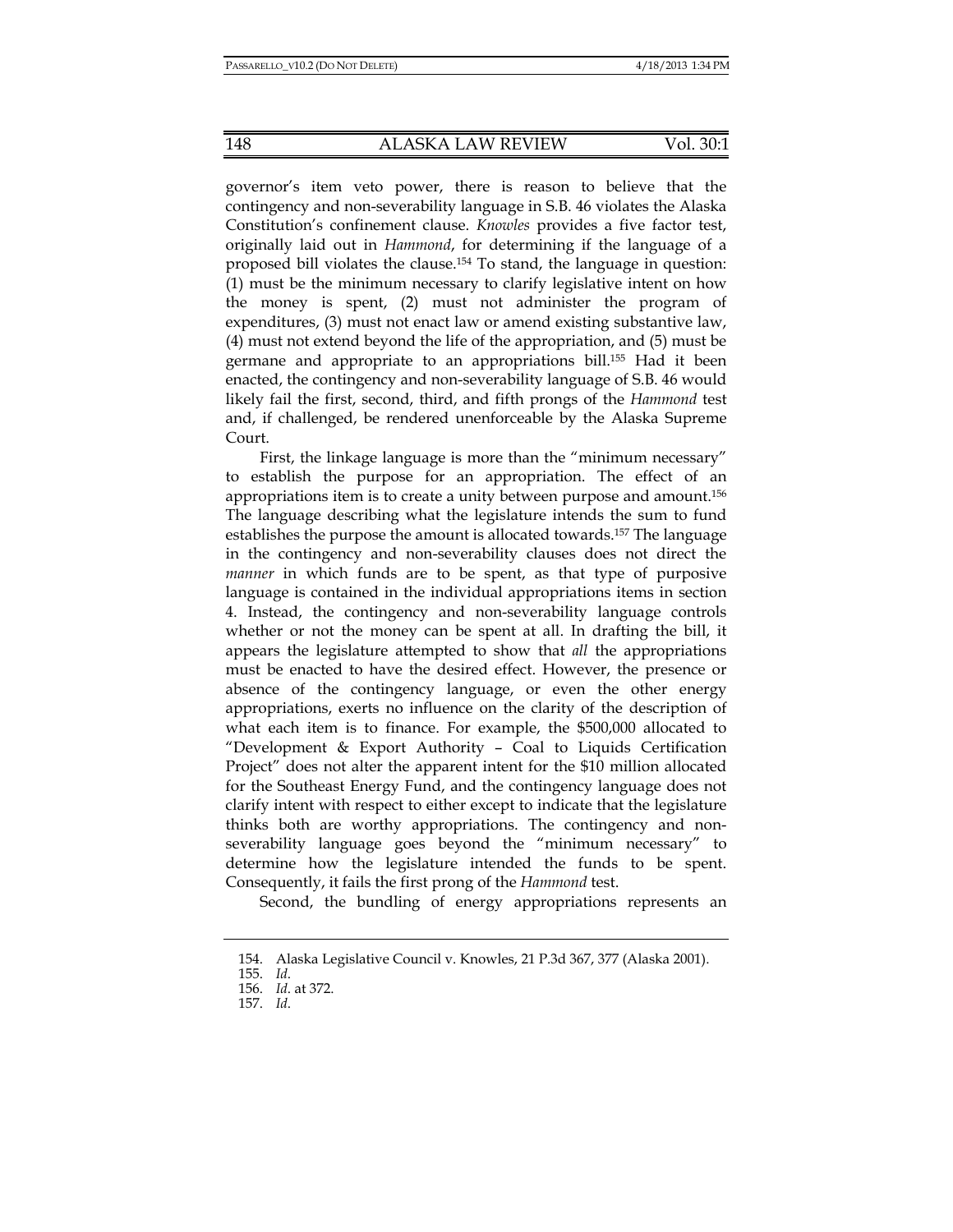attempt to administer the spending program. Interconnected appropriations that combine to dictate the contours of spending policy are precisely the type of language that was disallowed in *Knowles*.158 Here, the language connecting the items and constraining the executive's discretion with regard to policy decisions is found in a separate section of the bill. The effect is the same as the intra-item language in *Knowles*.

Similarly, the language has the effect of altering or adding to existing substantive law, in violation of the third *Hammond* factor.159 The language represents an attempt to alter state energy policy through an appropriations bill rather than a bill enacting new substantive law. The intent language of the bill references a state statute setting forth state energy policy. However, that statute makes no reference to bundling appropriations items. An all-or-nothing approach to energy appropriations must therefore be a new aspect of state energy policy, an outcome that *Knowles* determined to have no place in an appropriations bill. By attempting to alter policy and administer the program resulting from that new policy, the bundling language fails the second and third prongs of the *Hammond* test.

Finally, the bundling language is insufficiently germane to the appropriations items it affects. Under *Knowles*, descriptive language must have a direct relationship to the manner in which money will be spent; a general relationship born of commonality of subject is insufficient.160 The bundling language has *no* relationship to the way any of the affected items will be spent other than the fact that all the affected items relate to energy appropriations. The contingency and nonseverability clauses do not prescribe the specific uses of the money appropriated for energy projects except to ensure that all the projects are enacted. But each item covered by the bundling language is a separate and distinct project, with all description of how that money is to be spent contained within the item itself. The bundling language is insufficiently related to the content of each appropriation to pass the germaneness requirement in *Knowles*.

With at least four of the five components of the *Hammond* test weighing against the bundling language's consistency with the

 <sup>158.</sup> *Id*. at 380 ("The vetoed language did not specify how these three appropriations were to be used, and instead addressed staffing funded under separate appropriations. This language effectively administered [the program] . . . because it limited the executive's exercise of discretion in staffing and locating executive-branch offices whose operations were funded by separate appropriations.").

 <sup>159.</sup> *Id.* at 380–81.

 <sup>160.</sup> *Id*. at 380.